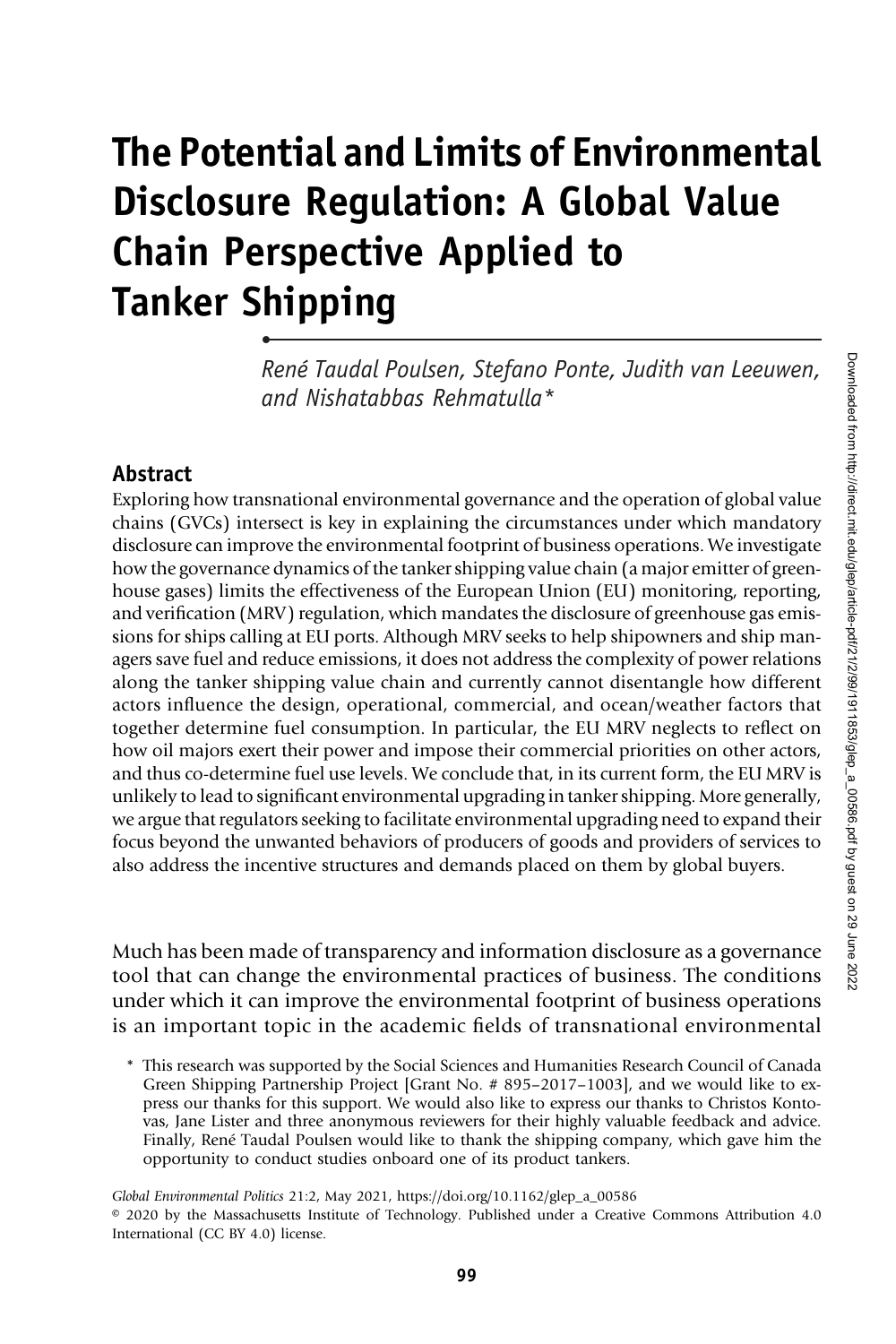governance (TEG) and global value chain (GVC) analysis. Yet, so far, these two academic traditions have remained separate, drawing recent calls for their conceptual insights to be combined (Havice and Campling 2017; Ponte 2019). In this article, we argue that this can be a fruitful venue as TEG scholarship explains how actors, guided by institutions, develop governance instruments and intervene to achieve environmental sustainability outcomes, and as GVC analysis seeks to understand how power dynamics among actors shape environmental upgrading. To explore the implications of GVC power structures for the potential effect of transparency as a TEG instrument, we examine the case of the European Union (EU) monitoring, reporting, and verification (MRV) regulation for  $CO<sub>2</sub>$  emissions and its application in tanker shipping.

International shipping accounts for approximately 2.1 percent of anthropogenic greenhouse gas (GHG) emissions (Smith et al. 2014) and faces major challenges in abating them (Gilbert et al. 2018). Tankers represent approximately 35 percent of the world fleet in terms of tonnage they can carry (UNCTAD 2018) and account for approximately 28 percent of international shipping's GHG emissions (Smith et al. 2014; see details in the section"Governance and Regulation in the Global Value Chain of Tanker Shipping"). From 2018, the EU MRV has mandated that all ships above  $5,000$   $GT<sup>1</sup>$  calling at EU ports disclose information about their GHG emissions in view of stimulating environmental upgrading (GHG abatement). Given that the EU is a major shipping market, MRV affects the entire shipping industry.

Within the shipping industry, the tanker sector is particularly relevant for understanding the potential of mandatory transparency measures because its GVC structure in theory makes it more likely to stimulate environmental upgrading. In the tanker sector, oil majors are the "lead firms" that define operational quality standards, in particular regarding safety and oil spill prevention, while shipping companies have no choice but to comply with these to remain in business.<sup>2</sup> Therefore, we examine a "best case scenario" for transnational transparency regulation to have a positive influence on environmental upgrading (see the following section for the conceptual basis of this research). We leverage interviews, ethnographic observation, and document analysis (see "Methods" for an explanation of our methodology) to understand which data are collected for MRV—in the context of a broad set of factors that may influence fuel use decisions by tanker shipping GVC actors (see the section "MRV as a Mandatory Transparency Instrument" for a discussion of results and the subsequent section for more general conclusions).

## The Role of GVC Governance in Shaping Transparency as a TEG Instrument

In the TEG literature, particular attention has been paid to the emergence of governance forms that go beyond formal international regimes as a way to find

- 1. A measure of ship size, referring to internal volume of a ship.
- 2. In October 2019, the market capitalization of Royal Dutch Shell was approximately 600 times higher than that of Teekay Tankers, one of the world's largest tanker shipping companies.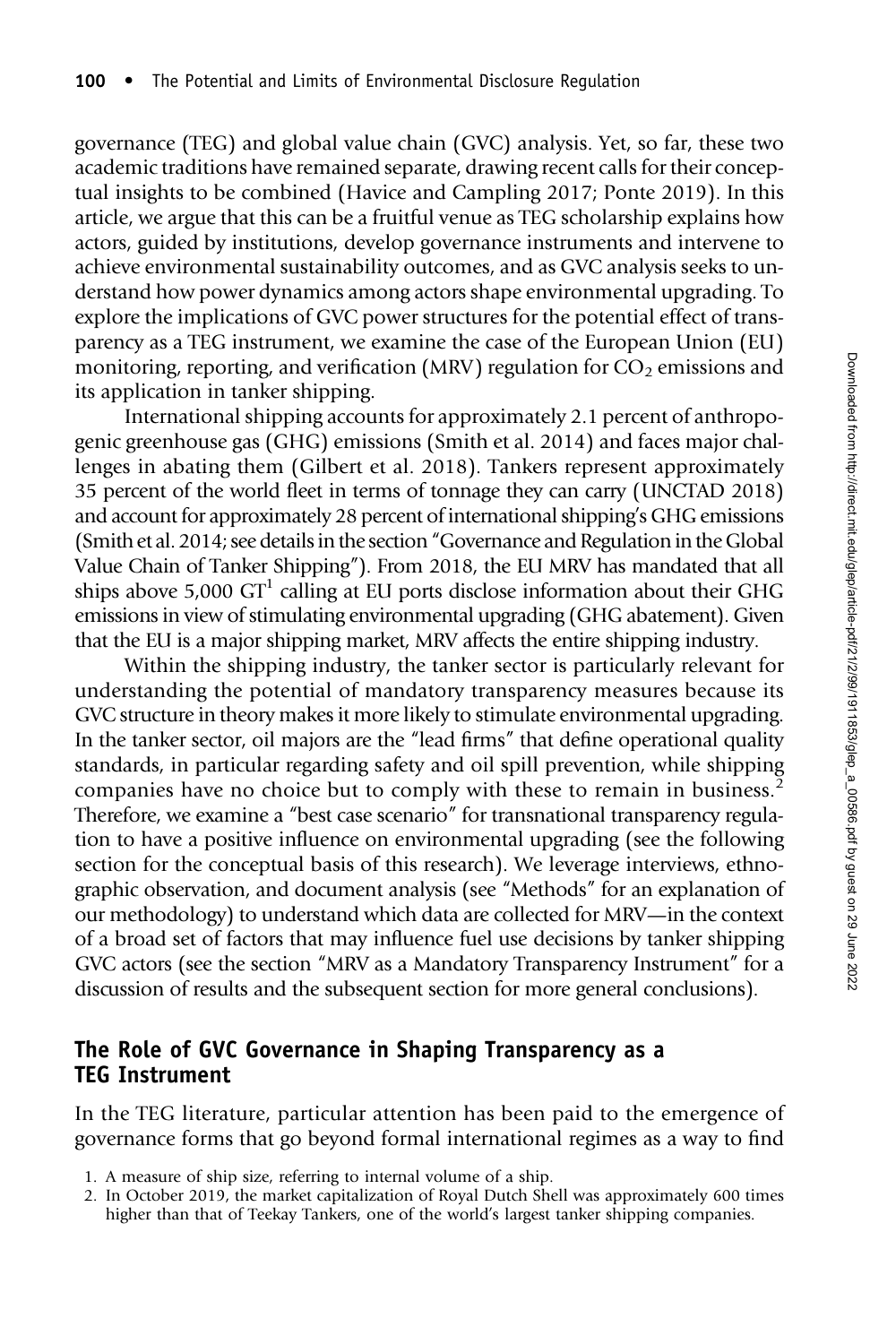suitable institutional designs to achieve putative environmental objectives including examinations of how government, civil society, and business compete and/or cooperate to shape institutions and rule systems (Dingwerth and Pattberg 2006; Fransen 2012). This literature shows that governance beyond regulation has not led to a wholesale retreat of the state but rather to new overlaps between public and private spheres and to new hybrid forms of governance. Some scholars have argued that these dynamics can provide alternative and more flexible venues to address environmental problems than regulation alone—as shown by the rich variety of transnational experiments and entrepreneurial governance initiatives that are being carried out by industry associations, alliances of cities, individual corporations, international and local nongovernmental organizations (NGOs), and other nonstate actors (see Andonova et al. 2009; Bäckstrand 2008; Hoffmann 2011; Overdevest and Zeitlin 2014; Zelli and Van Asselt 2013).

Other scholars have specifically highlighted how transparency and information disclosure are becoming mainstream TEG mechanisms and how limited is our understanding of their drivers, uptake, and effects—especially as governance by disclosure often falls short of actually improving sustainability (Gupta 2008, 2010; Gupta et al. 2020; Gupta and Mason 2014; Mason 2008; Mol 2015). Transparency is usually defined as "the public and private governance initiatives that employ targeted disclosure of information as a way to evaluate and/or steer the behavior of selected actors" (Gupta and Mason 2014, 6). It often carries positive connotations and is expected to create bottom-up counterforces against dominant market and state powers (Gupta 2008; Gupta and Mason 2014; Mol 2015). But while transparency can be powerful, information disclosure in and of itself does not necessarily lead to more sustainable outcomes (see Bullock 2017; Gardner et al. 2019; Gupta et al. 2020; Gupta and Mason 2014; Mol 2010). It is in this context that TEG scholars have called for a better understanding of the context in which transparency is enacted (Gupta and Mason 2014).

We argue that GVC analysis can help with this task, as it examines the dynamics, drivers, and barriers of environmental upgrading in the context of specific industries (see Bolwig et al. 2010; De Marchi et al., 2013a, 2013b; Gereffi and Lee 2016; Goger 2013). GVC research shows that the governance structures of different industries have differential impacts on the possibility of transnational governance instruments to successfully address environmental problems (Ponte 2019). Much of the existing GVC literature has focused on unipolar value chains (Gereffi 1994)—where lead firms in one functional position of the chain play a dominant role in shaping it. Some scholars have explored the dynamics of governance in GVCs characterized as bipolar, where two sets of actors in different functional positions both drive the chain, albeit in different ways (Fold 2002). In relation to international shipping, Poulsen et al. (2016) examined the container shipping GVC and concluded that its limited environmental upgrading could be attributed to its bipolar governance structure, with cargo owners and shipping operators vying for control (see also Lister et al. 2015). Ponte and Sturgeon (2014) expanded this direction further by suggesting examining governance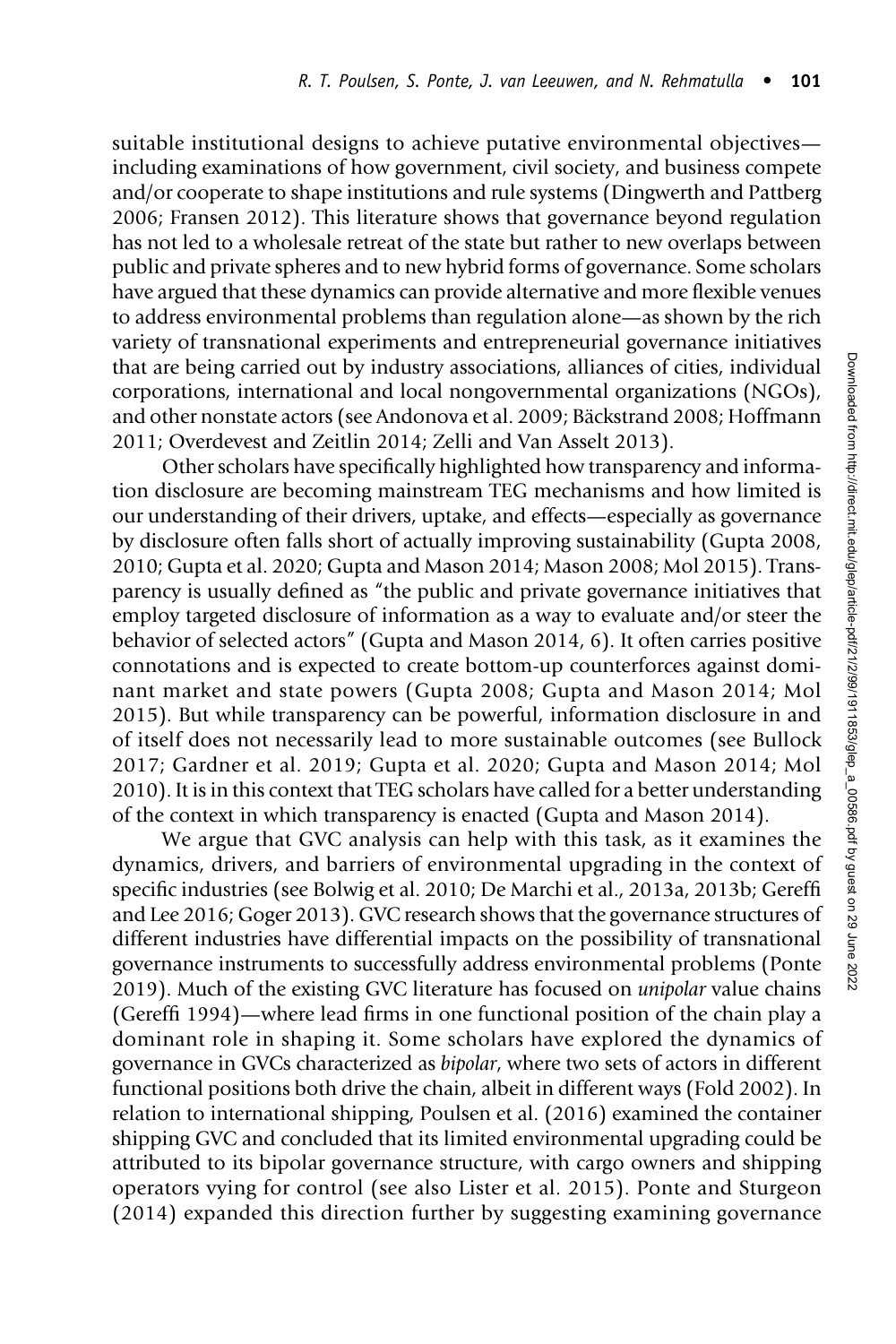across a unipolar to multipolar continuum and called for analyses identifying the main drivers of these GVCs and the different degrees and mechanisms of driving environmental upgrading. Multipolarity can involve other actors outside the value chain, such as international NGOs, trade unions, governments, and multistakeholder initiatives, thus aligning with the concerns of research on TEG.

Another set of contributions broadening the approach to GVC governance beyond "internal" actors and factors has focused on processes of disarticulation and counteraction (Bair and Werner 2011)—highlighting the social and spatial contours of production through everyday practices and struggles over the creation and appropriation of value. Their implicit take on governance shifts attention from integrative efforts (participation in value chains) to a more nuanced picture that includes the agency allowing less powerful actors to disarticulate and disentangle themselves from uneven and exploitative GVC relations or to refuse participation (Goger 2013; Havice and Campling 2013). An emerging literature is specifically concerned with how power relations change among value chain actors when environmental issues arise (Campling and Havice 2019; Havice and Campling 2017; Ponte 2019). These contributions highlight that environmental conditions of production and service provision are key to how different kinds of firms reshape or contest power dynamics in GVCs and that failures in TEG often arise because the targets of improvement are considered independently from the GVC dynamics and pressures in which they are embedded. Existing GVC studies suggest that lead firms tend to be the drivers of environmental upgrading in unipolar GVCs, while in multipolar GVC, a major role is played by regulators (Ponte 2019). While these are important conceptual insights, GVC governance analysis has so far failed to take transparency explicitly into consideration.

That transparency does not lead to sustainability improvements per se has already been confirmed by studies into transparency within the shipping sector. Scott et al. (2017), Poulsen et al. (2018a), and Van Leeuwen (2019) have emphasized the limitations of multistakeholder initiatives that disclose environmental performance data for individual ships, highlighting lack of effectiveness due to limited data validation, lack of ambition, and low industry legitimacy. These issues are echoed in research that studies the role of ports, one of the key value chain actors in shipping, in the abatement of air pollutants from ships. For example, Poulsen et al. (2018b) found that while major ports allocate considerable resources to air emissions abatement, lack of data on air emissions from ships hampers further environmental upgrading efforts. Lack of transparency has also attracted attention within the maritime energy efficiency literature, which examines operational and design measures that can enable ships to save fuel (International Maritime Organization [IMO] 2016). Several studies (see, e.g., Adland et al. 2017; Johnson et al. 2014; Poulsen and Johnson 2016; Rehmatulla 2014; Rehmatulla and Smith 2015) have attributed energy efficiency gaps to a diverse set of barriers, including the lack of reliable and valid data sets on vessels' fuel consumption.

In other words, while the expectation is that transparency in TEG allows for more democratic, open, and inclusive forms of collective action (Gupta and Mason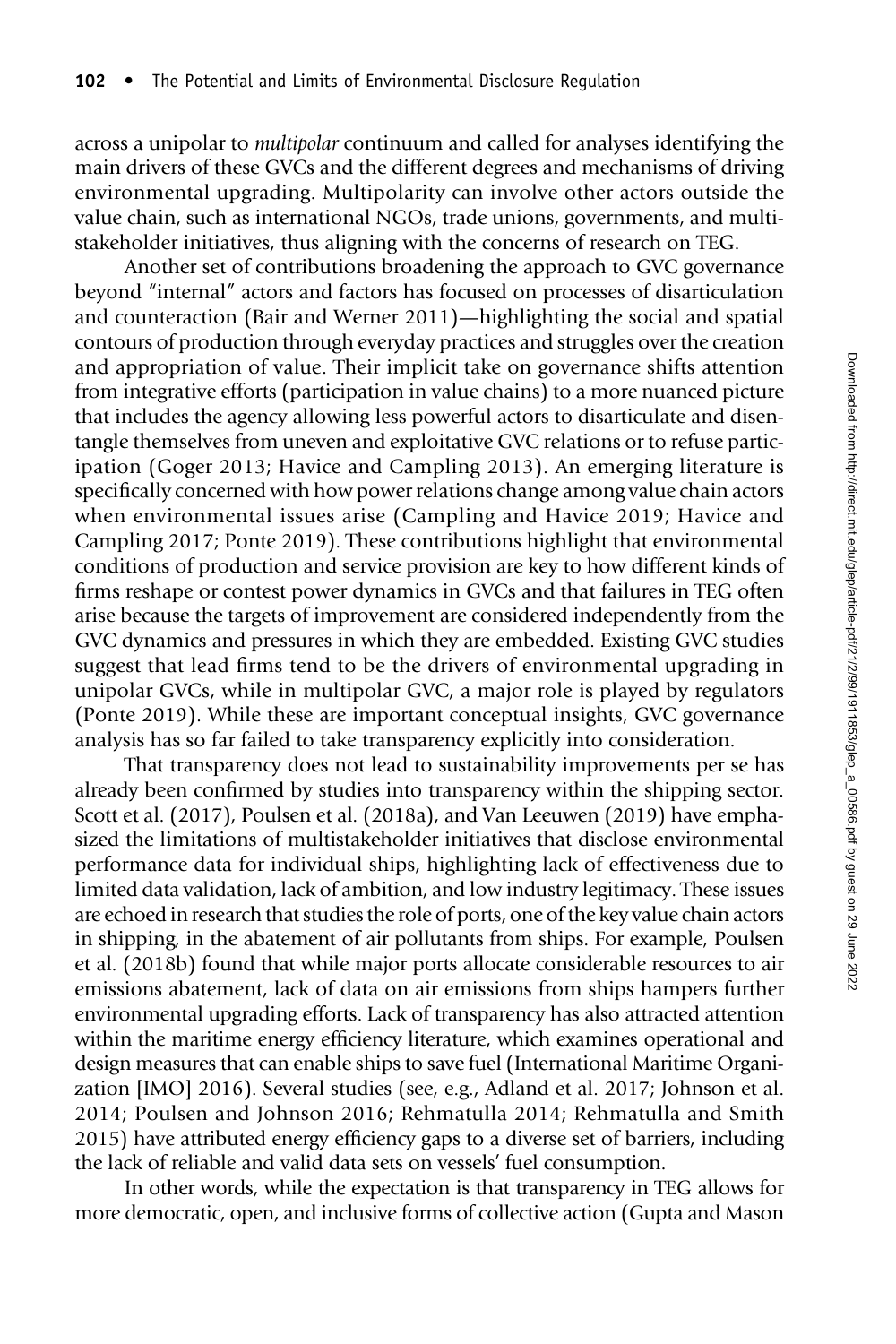2014), in practice, we fail to see such empowering effects. In analyzing how information disclosure might stimulate environmental upgrading, in this article, we start to provide answers to three questions. First, what are the scope, modality, and sought-after effects of transparency (Gupta and Mason 2014)? The scope and modality of information disclosed refer to which information is disclosed and the extent to which it is accessible, relevant, and accurate. The effects of transparency can be categorized in normative outcomes (enhancing the right to know), procedural outcomes (to empower and enhance accountability and legitimacy), or substantive outcomes (reducing risks and environmental harm) (Gupta and Mason 2014). Second, for what actors is the information meant (Gupta 2010; Mason 2008; Mol 2015), and for what purposes? Information can be targeted to downstream value chain actors, regulatory and inspection bodies, consumers and certification bodies, and/or the public. It can be released for the purpose of disclosure (to unveil environmentally harmful behavior to others) or for the purpose of education (to provide information and thus incentives to change behavior) (Mitchell 2011). Third, what are the conditions under which transparency leads to behavioral change among value chain actors? The GVC literature (see Bolwig et al. 2010; De Marchi et al., 2013a, 2013b; Goger 2013) shows that environmental upgrading is more likely to be stimulated in GVCs governed by a group of lead firms located at one particular functional position (unipolar governance) and where the lead firms are consumerfacing companies with reputational risks (Ponte 2019).

## Governance and Regulation in the Global Value Chain of Tanker Shipping

Having a diverse fleet of ships of different sizes, which are specialized for the transportation of different tanker cargoes (crude and refined oils, chemicals, and various gases), makes the tanker shipping GVC highly complex. In their operation, most tankers follow tramping patterns, meaning that they go wherever cargo needs transport. Some chemical and liquefied natural gas tankers, however, sail mainly on fixed routes in so-called liner services. For some ship sizes and trades, there are distinct head and back hauls. For instance, very large crude carriers transport crude oil from the Arabian Gulf to northwestern Europe, from where they return empty to the gulf (this is called ballasting).

At least six types of actors (and related functions) within tanker shipping GVCs directly influence ship operations and GHG emissions: cargo owners, charterers, ship owners, ship operators, and technical and commercial managers (see Table 1). Cargo owners are oil majors and commodity traders with a need for seaborne transportation for their cargoes. Some oil majors own tankers to cater for their transport needs, but the vast majority of tanker shipping is outsourced to shipowners. Shipowners are independent companies specialized in shipowning and leasing out ships in the chartering markets. Ship -leases (in shipping jargon, charter parties) have different durations as well as risk and cost distributions (Table 2). Ship operators are independent firms, which commit to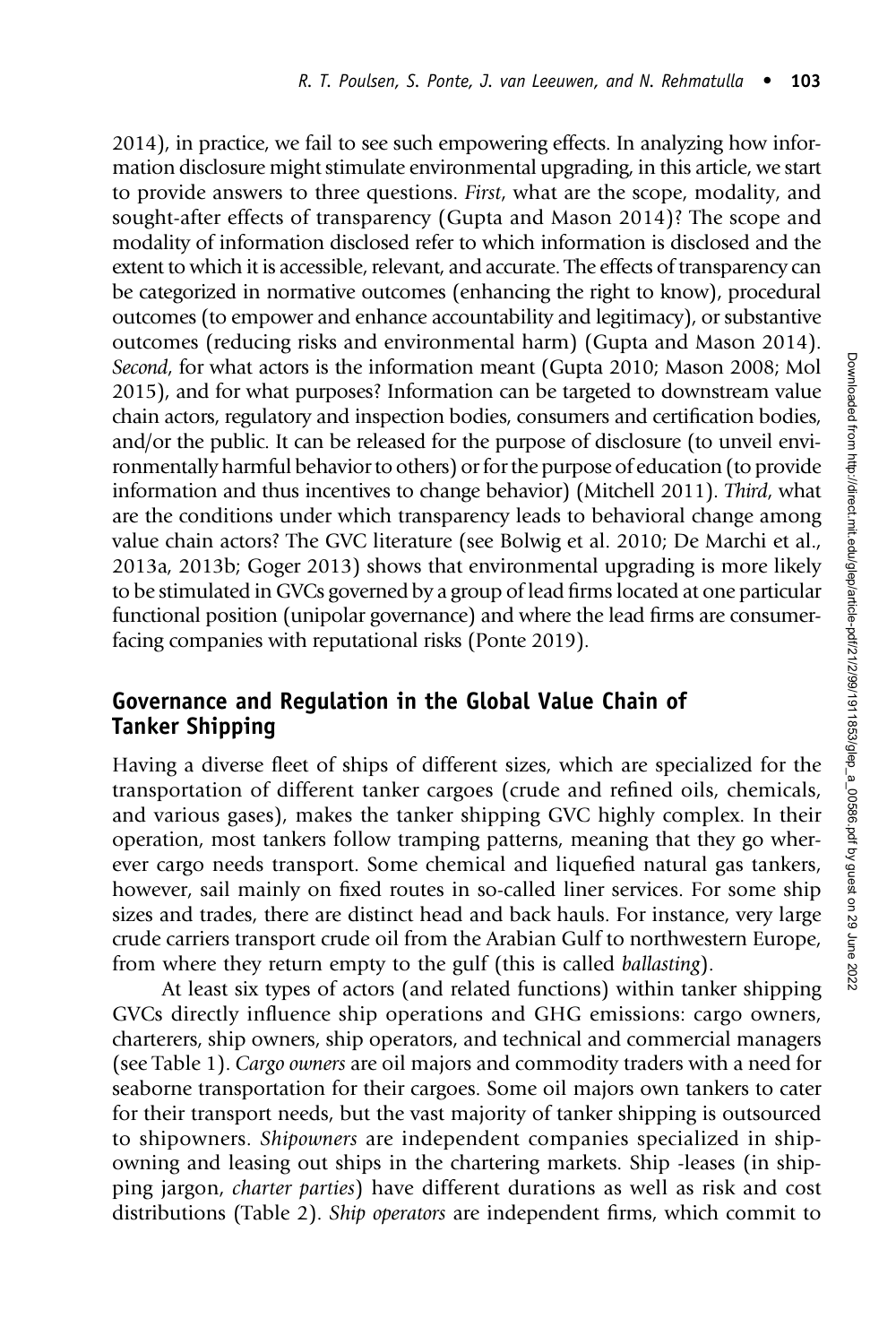#### Table 1

| Actor                      | Description<br>A company with a need to transport its cargoes. In tanker shipping,<br>the main cargo owners are oil majors and commodity traders. In<br>some cases, oil majors own ships, but in the vast majority of cases,<br>they charter-in vessels in the freight/charter markets to perform<br>transport work.            |  |  |  |  |
|----------------------------|---------------------------------------------------------------------------------------------------------------------------------------------------------------------------------------------------------------------------------------------------------------------------------------------------------------------------------|--|--|--|--|
| Cargo owner                |                                                                                                                                                                                                                                                                                                                                 |  |  |  |  |
| Shipowner                  | A company that owns ships. It makes money by chartering out<br>its ships in the freight/charter market or through asset play in the<br>secondhand markets for ships. Some shipowners have in-house<br>commercial and technical management for the ships, while others<br>choose to outsource these activities to third parties. |  |  |  |  |
| Charterer                  | A company that charters in (i.e., leases) ships in the chartering<br>market. A charterer may be an oil major in need of transportation<br>for its cargoes, or a ship operator in need of ships to perform<br>transport work, for which it has committed itself on behalf of a<br>cargo owner.                                   |  |  |  |  |
| Ship operator              | A company that provides transportation services to cargo owners.<br>It does not own ships but charters in these in the freight/charter<br>markets. It subsequently charters them out and makes a profit<br>from the margins between the charter-in and charter-out rates.                                                       |  |  |  |  |
| Commercial<br>ship manager | A company that provides commercial management for ships on<br>behalf of shipowners. It finds employment for the ships in the<br>freight/charter markets and earns a profit from the management<br>fee that it receives from shipowners. It is also known as a pool<br>manager.                                                  |  |  |  |  |
| Technical ship<br>manager  | A company that provides crewing and technical management for<br>ships on behalf of shipowners. It maintains and crews the ships<br>and earns a profit from the management fee that it receives<br>from shipowners.                                                                                                              |  |  |  |  |

GVC Actors in Tanker Shipping

Source: Elaboration by the authors.

transporting cargoes for cargo owners, without owning ships. They charter-in vessels and subsequently charter them out to perform transport work for cargo owners and make profits from the margins between the charter-in and charterout rates. Charterers refer to any GVC actor that charters in a vessel.<sup>3</sup> Technical

<sup>3.</sup> To illustrate the complexity of chartering, a shipowner (company A) might choose to charter out a vessel to another company (company B) for a one-year period (on a time charter), and company B would thus act as time charterer. Company B could be an oil major in need of transportation or a ship operator, which subsequently subcharters the ship out to another company (C) for a single voyage (a voyage charter). This would make company C a voyage charterer.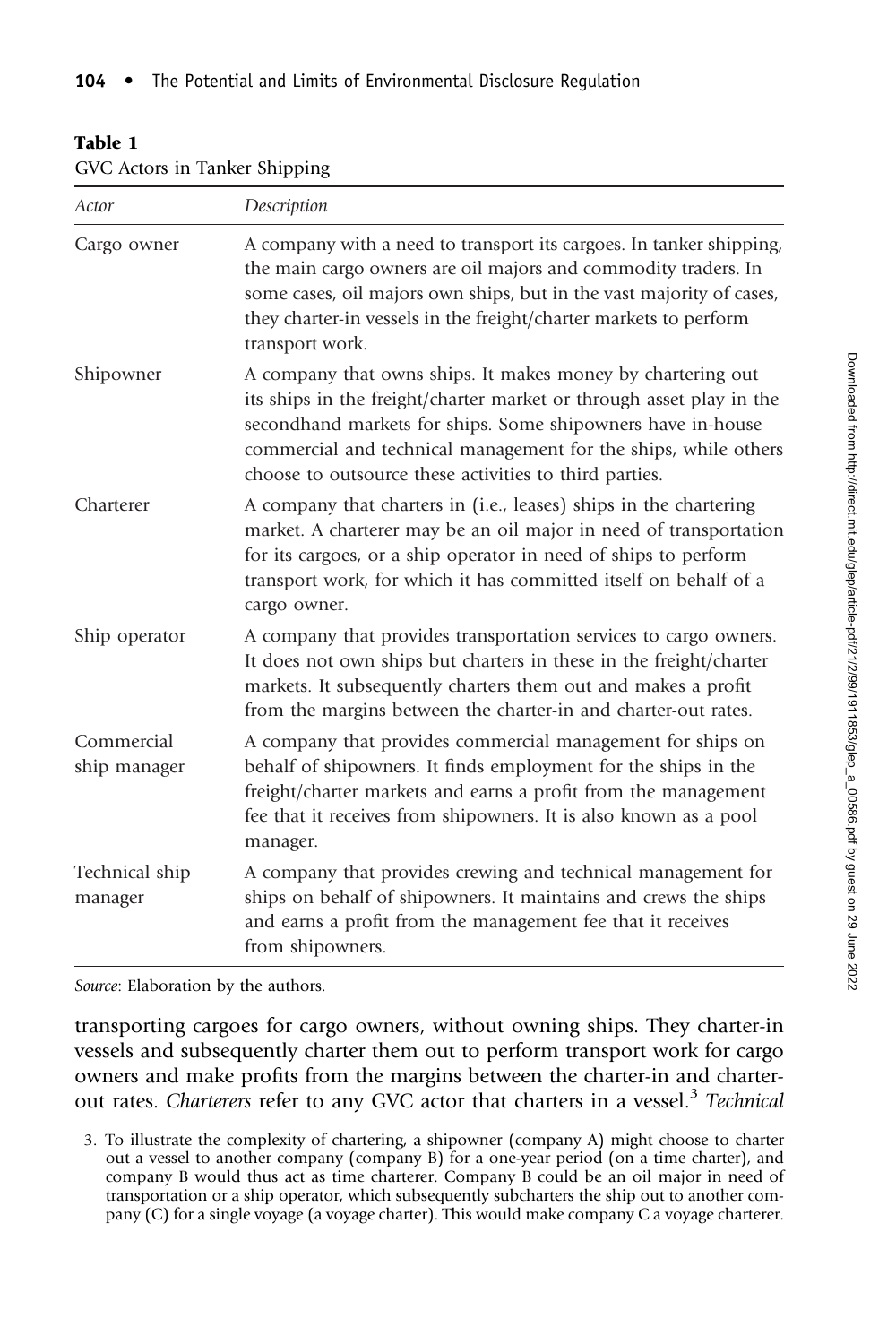| Contract Type              | Duration                   | Price Per   | Who Pays For     |                    |                 |  |
|----------------------------|----------------------------|-------------|------------------|--------------------|-----------------|--|
|                            |                            |             | Capital<br>Costs | Operating<br>Costs | Voyage<br>Costs |  |
| Voyage charter             | one voyage                 | cargo unit  | ship owner       | ship owner         | ship owner      |  |
| Time charter               | months to<br>years         | day of hire | ship owner       | ship owner         | charterer       |  |
| <b>Bareboat</b><br>charter | months to<br>several years | day of hire | ship owner       | charterer          | charterer       |  |

#### Table 2

Types of Contracts Used in Chartering Markets

Capital costs refer to the ship itself (equity or debt financed); operating costs refer to crew wages, stores, repair, maintenance, insurance, and so on; and voyage costs refer to fuel costs as well as port and canal dues.

Source: Elaboration by the authors.

ship managers take responsibility for ship crewing, maintenance, and compliance with international safety and environmental regulation, while *commercial ship* managers find employment for shipowners' ships in the chartering markets. Some shipowners have in-house technical and commercial management, but cost considerations motivate many of them to outsource these functions to third-party managers, who have scale advantages that small- and medium-size owners lack.

The United Nations (UN) International Maritime Organization (IMO) is responsible for the international regulation of safety and environmental protection in international shipping. Since 2013, international shipping has been subject to IMO GHG regulation via two regulatory measures. The Energy Efficiency Design Index (EEDI) specifies minimum energy efficiency requirements for all new builds (IMO 2019), and all ships are required to have on board a Ship Energy Efficiency Management Plan (SEEMP) for energy management in ship operations (IMO 2016). In 2018, the IMO set three goals for the abatement of GHG emissions: strengthening EEDI requirements for new ships, a 40 percent reduction in  $CO<sub>2</sub>$  per transport work (cargo volume by distance traveled) by 2030 for existing ships, and a 50 percent reduction in total GHG emissions by 2050 (both relative to 2008) (IMO 2018). Currently the IMO is discussing how to reach the GHG goals with multiple short-, medium-, and long-term measures.

Ships calling in EU ports are also subject to EU regulation. In 2015, the EU adopted the MRV regulation, which applies to all vessels more than 5,000 GT calling at EU ports. The motivation of the system is to enhance transparency regarding an individual ship's operational energy efficiency. The first year of MRV data collection was 2018, and the data sets are subject to independent verification by verifiers officially recognized by the EU. MRV allows the public to see individual ship annual  $CO<sub>2</sub>$  emissions as well as their annual transport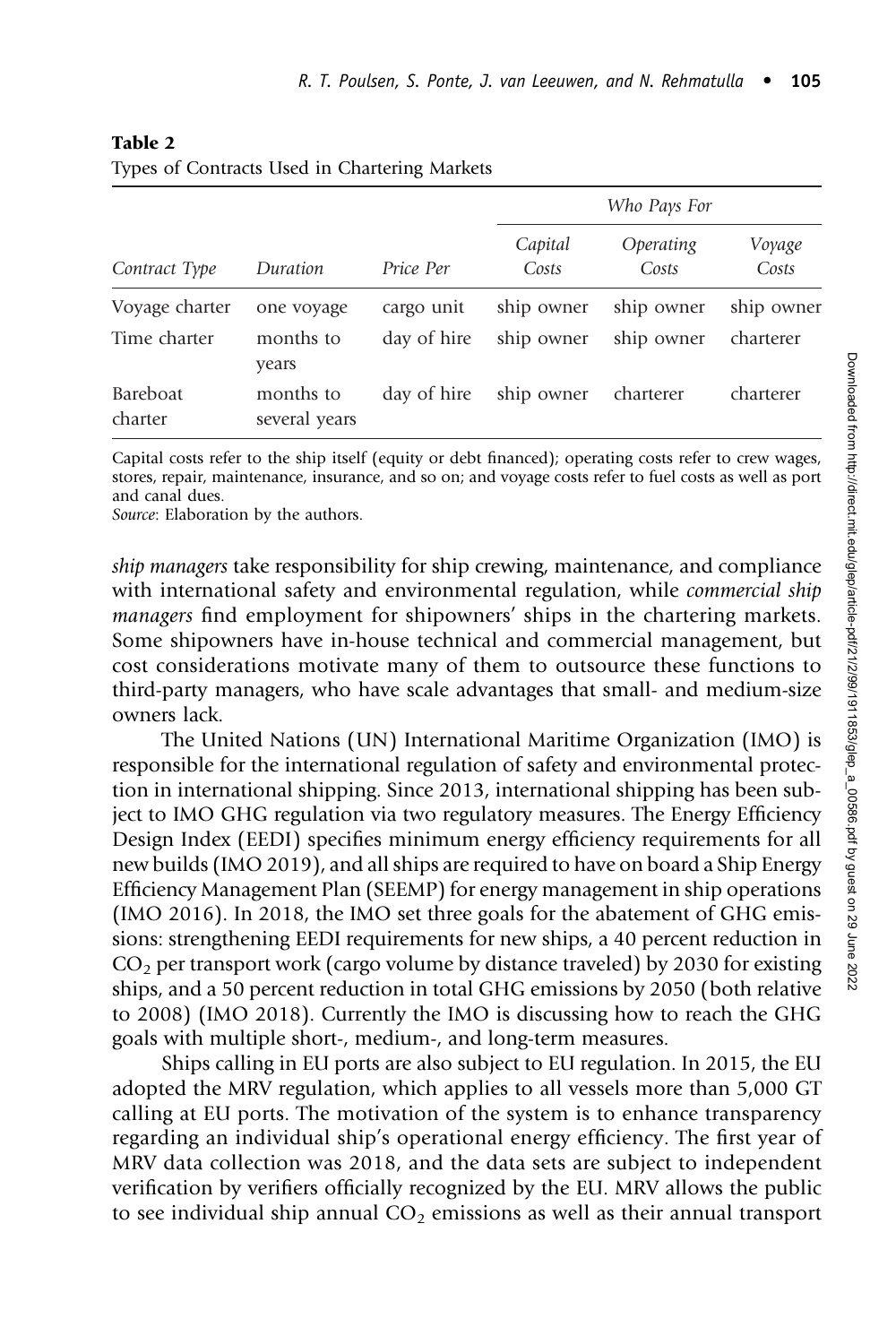work. The EU set  $CO<sub>2</sub>$  per ton-mile as the key energy efficiency metric and made the data set for more than 11,000 vessels publicly available in July 2019 (European Maritime Safety Agency 2019). In response to MRV, the IMO adopted a global data collection system requiring all states to provide data on fuel consumption of their registered ships (IMO 2017). Since MRV is the more comprehensive of the two, demanding higher data granularity and public disclosure (Fedi 2017; Lonsdale et al. 2019; see also quotes in Supplementary Appendix 2), and was the first one to enter into force, we focus on this measure in this article.

Despite the complexity of actors and relations in the shipping GVCs, the regulatory approach of both the EU and IMO centers around the ship itself and the person or organization directly responsible for technical management. For MRV, for instance, all ships shall have a document of compliance (DOC) on board. There can be only one DOC holder, and this is the responsibility of "the shipowner or any other organization … which has assumed the responsibility for the operation of the ship from the shipowner" (European Union 2015, Article 3). In other words, shipping regulation focuses directly on the ship owner and technical manager—rather than the other actors in shipping GVCs (Poulsen and Sampson 2019). We explore the relevance of this disconnect later in this article.

## Methods

In the research effort that underpins this article, we employed a qualitative, inductive research approach that involved three data sources: semistructured interviews, publicly available data, and ethnographic observation on board a tanker and at industry conferences.

#### Semistructured Interviews

In summer 2018 (the first year of MRV data collection), we conducted eight semistructured interviews with ten middle and top managers in chartering, operations, and technical departments of Nordic tanker companies (see Supplementary Appendix 1). Employing a purposive sampling strategy, we focused on Nordic shipping managers because their national ship owners' associations have generally favored a comprehensive publication of MRV data, including data on transport work, in contrast to the prevailing preferences of the global ship owner community (Danish Shipowners' Association 2014; Lloyd's List 2014). When the interviewees' answers differed on important points, we present these disagreements in our analysis section. In Supplementary Appendix 2, we provide comprehensive, verbatim quotes from key passages in the interviews to enhance methodological transparency. In spring 2020, we also performed an interview with an environmental NGO.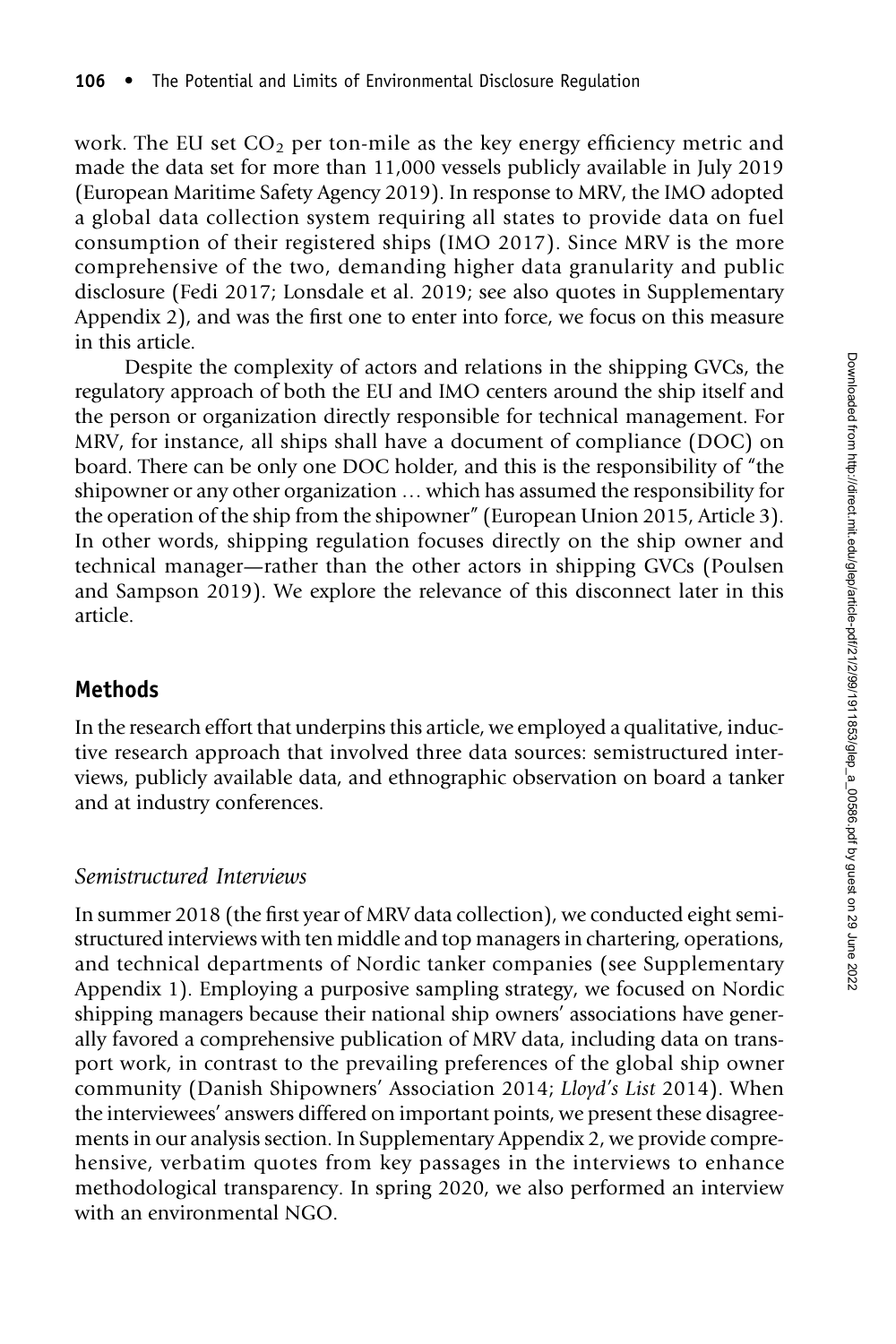## Publicly Available Data

To provide a better representation of shipping managers and environmental NGOs beyond the Nordic region, we also collected publicly available data sets of articles published in the leading global shipping newspaper Lloyd's List, three major international shipping associations (International Chamber of Shipping, BIMCO, and European Community Shipowners' Association [ECSA]), and two environmental NGOs (Transport and Environment and Clean Shipping Coalition [CSC]) for the last ten years. We identified and analyzed seventy-three newspaper articles regarding MRV (from its first mention, on November 28, 2011, to April 20, 2020), annual reports and other printed or online material (including submissions to the IMO) from the three ship owner associations, and all press releases and publicly available reports from the two NGOs. In our content analysis, we coded the data sets to identify the prevailing positions and arguments by shipping managers and NGOs regarding MRV.

## Ethnographic Observation

To study ship operations and GVC actors' influence over shipping operations that shape GHG emissions, one of the authors did two weeks of nonparticipant ethnographic observations on board a product tanker in spring 2018. This method allowed us to study behavior in ship operations and to test findings from the content analyses of the interviews and publicly available information. Finally, two of the authors participated in a major maritime green technology conference with 350+ participants from shipping and technology providers in spring 2019. We chaired a one-and-a-half hour session on MRV, where we presented our preliminary results and received feedback from industry.

# MRV as a Mandatory Transparency Instrument

In this section, we explore the key features of the EU MRV as a transparency initiative, focusing on the type of data collected, the users of these data within the value chain, and the validity concerns of these data. This is also in line with the three intentions that the EU set out to achieve with the MRV system: establishing a comprehensive system for collection of fuel consumption and GHG data, supporting shipping manager and charterer decisions, and accurately measuring vessel energy efficiency (European Union 2015).

## MRV Data Collection by Tanker Ship Owners

In the public debates leading up to the adoption of the EU MRV, discussions centered on methods for collection of data on fuel consumption and GHG emissions. Four different methods were available, $4$  but NGOs advocated the

<sup>4.</sup> These include, inter alia, fuel delivery records, fuel tank monitoring on board, flow meters for applicable combustion processes, and direct  $CO<sub>2</sub>$  emission measurements.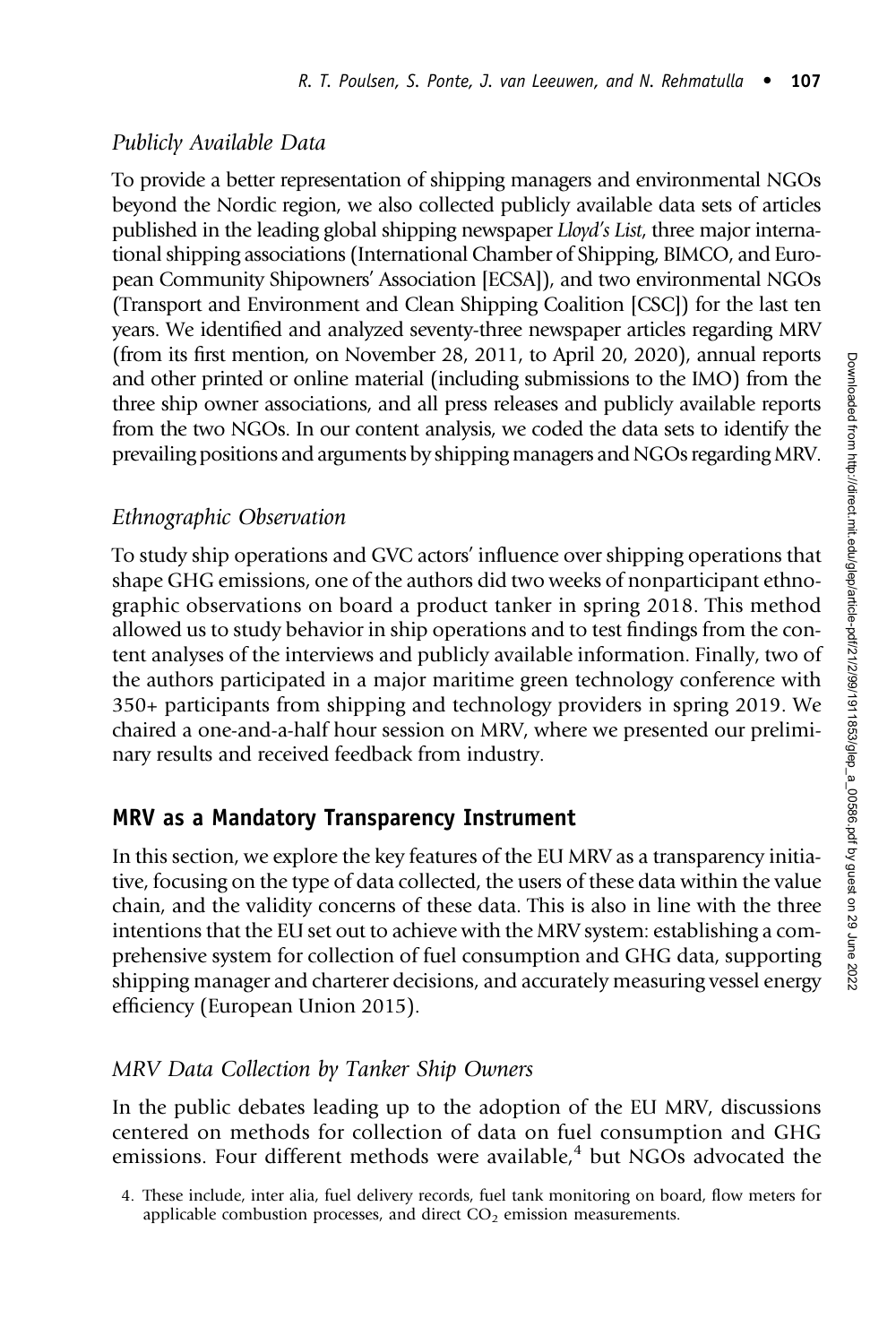two that would require ship owners to install new measurement equipment on board (Transport and Environment 2014). In contrast, shipping managers voiced concerns about MRV administrative burdens, which would require "phenomenal record keeping" (Lloyd's List 2015). In 2015, the EU decided to allow all four different data collection methods taking "into account existing requirements and data already available on board ships" (European Union 2015, 2).

As expected, mixed opinions arose in relation to the MRV and its ability to achieve its objectives. On one hand, some ship owners and shipping managers have been highly skeptical, claiming that MRV performance metrics "are overly simplistic or even misleading" (BIMCO 2019) and that they "will lead to serious market distortion" (International Chamber of Shipping [ICS] 2015) and cause "unfair competition" (European Community Shipowners' Association [ECSA] 2013). On the other hand, environmental NGOs have pointed out that "information disclosure can motivate firms to cut emissions by enhancing pressures generated by consumers, international certification bodies, financiers, employees, regulators, NGOs, industry associations, and the judiciary. … Superior environmental performers are more forthcoming in truly discretionary disclosure channels" (CSC 2014, 3).

To build a nuanced understanding of these views and the factors that may shape them, we asked shipping managers how they collected data and if they had changed their vessel performance monitoring systems to comply with MRV. Their answers resonated with the publicly expressed opinions above (Int2, 3, 5, 7, 9, and 10). They explained that they had engaged heavily in vessel performance monitoring and fuel-saving exercises for several years—"we don't really see any issue going forward either, because we are not afraid of this. … It's good saving bunkers [i.e., fuel] … because it means we have less cost" (Int9) (for longer quotes, please see Supplementary Appendix 2). In another tanker shipping company, the CEO explained how MRV affected the company's business (Int7):

For us it does not have any effect at all. Because it will only provide peanuts as compared to the optimizations that are doing on a daily basis. … It is relatively easy to collect these data and just submit them. So, it does not do us any good. … It creates bureaucracy. Nothing else. But having said that, yes, we are very focused on fuel efficiency.

The chief operating manager in a small chemical tanker shipping company (Int8) explained that fuel consumption monitoring practices differ significantly between shipping companies. He explained that some shipping companies, major ones in particular, had elaborate and well-proven vessel performance monitoring systems. Others, in particular, small companies, did not. His company had outsourced technical management, and MRV was the responsibility of the ship manager. He argued,

When it comes to a small shipping company, which does not have a large organization to address these issues, it [MRV] might give someone a wakeup-call. Because here no one is working with performance at all. They will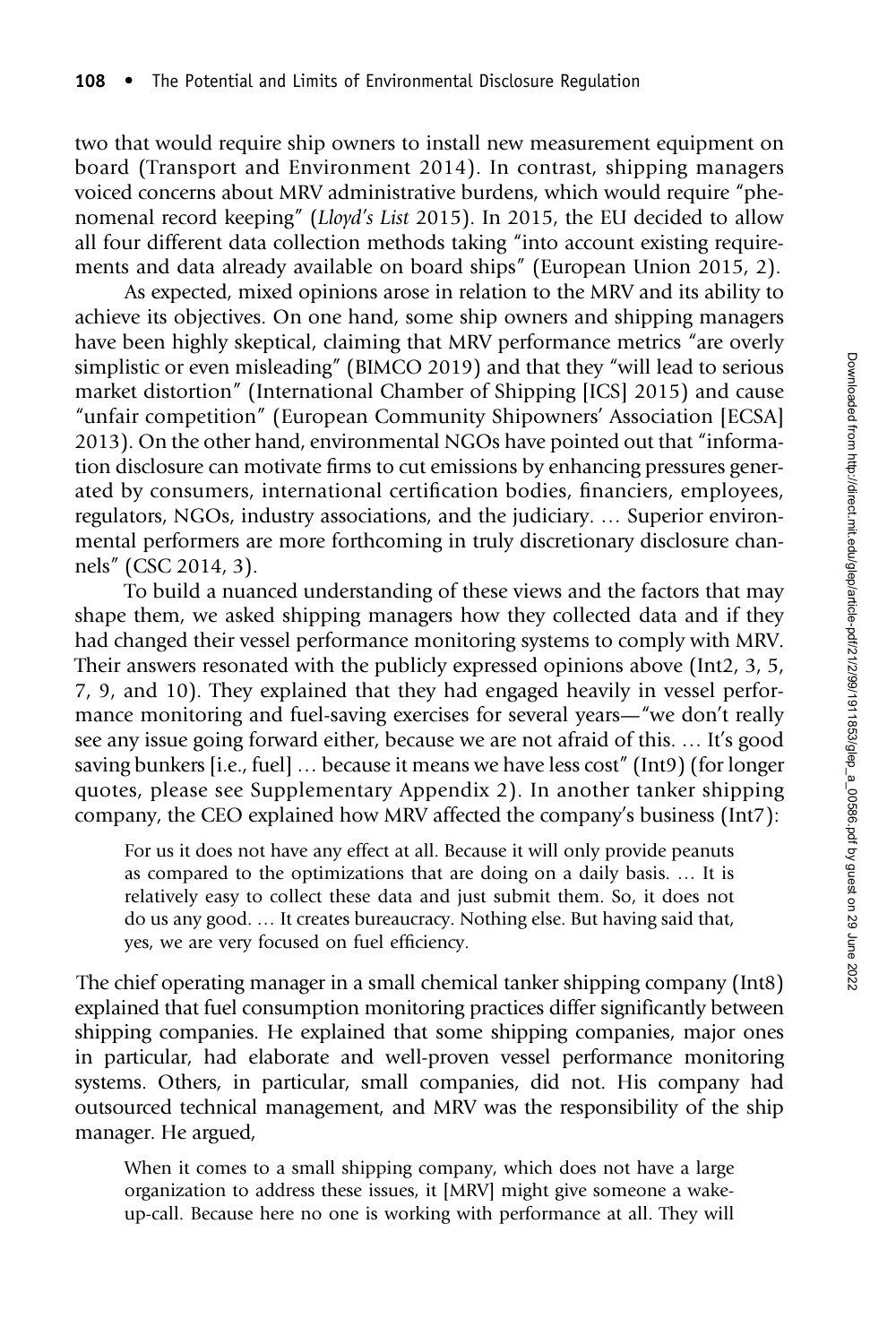not get away with that. … You might raise the bar for the small companies. Not that they are bad—our own company is also small. But you could say that they are not as focused on performance. … It is difficult to monitor in these companies, with ships employed on short trades.

Overall, managers in shipping companies with comprehensive vessel performance monitoring systems saw the additional work associated with MRV as relatively limited and did not expect that it would provide them with any news on vessel performance or extra fuel savings. Yet, they also saw MRV as possibly raising awareness in small shipping companies with less focus on vessel performance monitoring. Seen in retrospect, the industry concerns regarding heavy administrative burdens voiced in the pages of Lloyd's List seem exaggerated. At the same time, it is clear that MRV's data collection requirements fall short of the wishes expressed by NGOs.

#### Use of MRV Data by Tanker Shipping Value Chain Actors

The EU intended MRV to provide valuable data for shipowners' investments in fuel savings and for charterers in guiding their decisions (European Union 2015). In relation to investments in new ships, we found that energy efficiency has developed into an important consideration for shipowners after 2008. Top managers at two companies (Int7, 9) explained how they spend considerable time to achieve fuel-efficient designs before ordering new ships—in response to rising oil prices (see also Faber et al. 2016, 32). In 2018, new tankers of 40,000 dwt had an average daily fuel consumption of 20 tons, which is 10 tons less than tankers built a decade ago.<sup>5</sup>

We also asked shipping managers about the use of MRV data by other actors in the shipping GVCs, most notably cargo owners that charter ships (see also Table 3). A CEO (Int7), who was generally skeptical about MRV, explained that cargo owners were not concerned with GHG emissions. He said, "Largely, shipping flies under the radar. As long as it's not an exposure area, the oil majors' endconsumers will not demand it. So why waste time and resources on it?" An NGO representative (Int9) argued similarly that if "you are carrying oil, which causes climate change, does it really matter whether your tanker is an efficient one or an inefficient one? Eventually, your cargo is going to be burdening the planet." This means that although oil majors are lead firms in the GVCs of tanker shipping, they are not especially concerned with GHG emissions from ships (see also extensive quotes from Int1, 2, and 8 in Supplementary Appendix 2).

Commercial factors, related to speed and ballasting choices, seem to have a more direct effect on fuel consumption and  $CO<sub>2</sub>$  emissions per ton-mile. Cargo owners, acting as charterers, specify a time window for loading and discharging of cargoes in port. This effectively determines the timing of ship arrival to port and therefore service speed for laden voyages and, in many cases, for ballast voyages as

5. Data from field notes.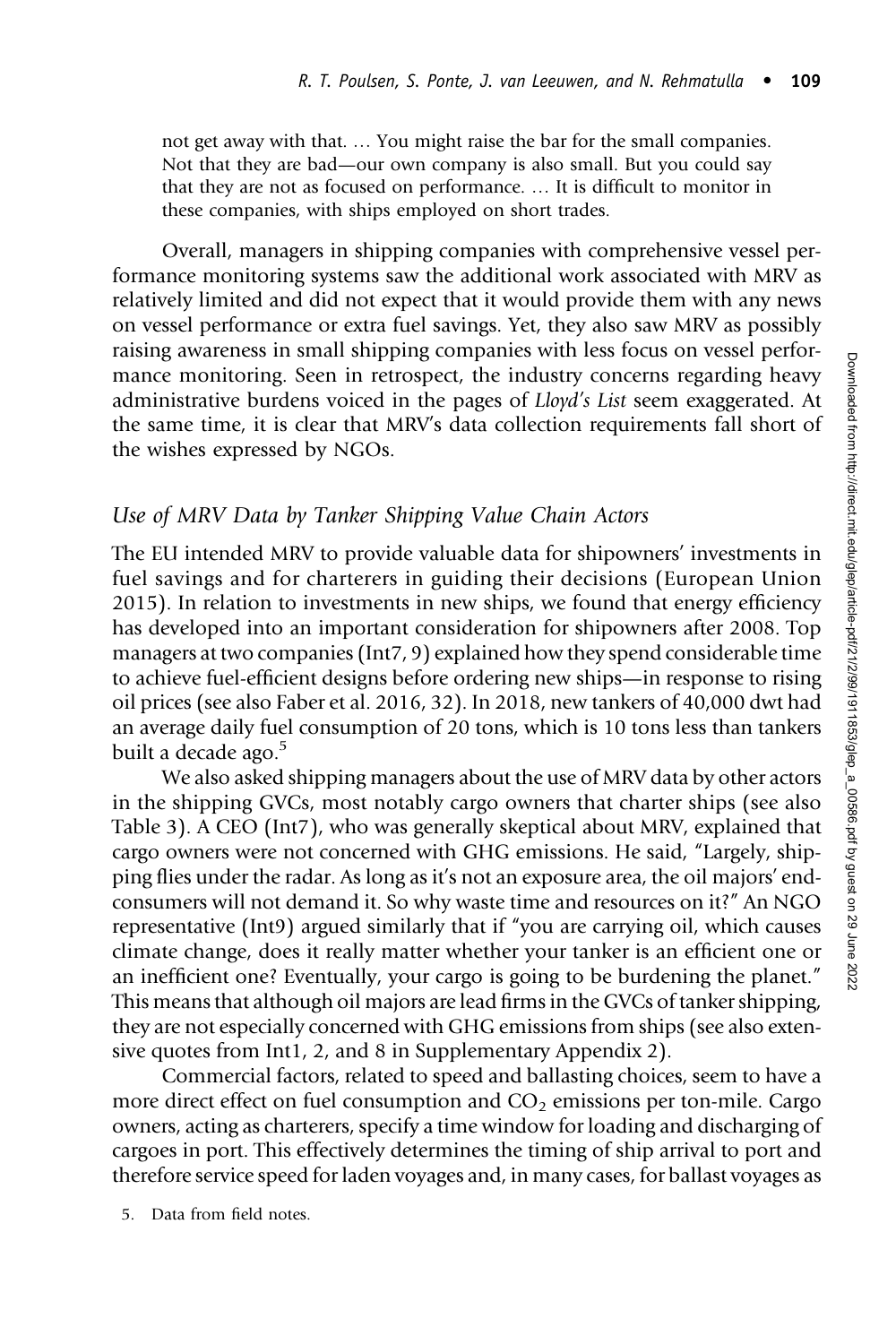| Main Factors |                                                                                                                                                                                              |                                                                                                                                                                                                                      | Main GVC Actors                                                  |                             |                                                                               |                                                                                                                                              |                                                                                                                                       |                                                                                                                                       |
|--------------|----------------------------------------------------------------------------------------------------------------------------------------------------------------------------------------------|----------------------------------------------------------------------------------------------------------------------------------------------------------------------------------------------------------------------|------------------------------------------------------------------|-----------------------------|-------------------------------------------------------------------------------|----------------------------------------------------------------------------------------------------------------------------------------------|---------------------------------------------------------------------------------------------------------------------------------------|---------------------------------------------------------------------------------------------------------------------------------------|
|              | Definition                                                                                                                                                                                   | Examples of<br>Measures                                                                                                                                                                                              | <i>Shipowners</i>                                                | Commercial<br>Ship Managers | Technical Ship<br>Managers                                                    | Ship Operators                                                                                                                               | Cargo Owners                                                                                                                          | Charterers                                                                                                                            |
| Design       | Refers to measures<br>that require<br>investments in<br>equipment (fuel-<br>saving devices)<br>and/or ship hull<br>(described in<br>IMO 2016)                                                | Installation of<br>waste-heat recovery<br>system; installation<br>of auxiliary wind<br>propulsion system<br>(such as Flettner<br>rotors); installation<br>of counter-rotating<br>propellers; slender<br>hull designs |                                                                  |                             |                                                                               |                                                                                                                                              |                                                                                                                                       |                                                                                                                                       |
| Operational  | Refers to measures<br>that require<br>improvements in<br>ship operations<br>to achieve<br>fuel savings;<br>investments in<br>new equipment<br>are not required<br>(described in<br>IMO 2016) | Propeller and hull<br>cleanings; trim<br>and ballast water<br>optimization;<br>onboard power<br>management                                                                                                           | When the<br>shipowner<br>has in-house<br>technical<br>management |                             | When third-<br>party managers<br>do technical<br>management<br>for shipowners | Depends<br>on the type<br>of charter<br><i>(influence)</i><br>is lowest<br>on voyage<br>charters and<br>highest on<br>bare boat<br>charters) | Depends<br>on the type<br>of charter<br>(influence)<br>is lowest<br>on voyage<br>charters and<br>highest on<br>bare boat<br>charters) | Depends<br>on the type<br>of charter<br>(influence)<br>is lowest<br>on voyage<br>charters and<br>highest on<br>bare boat<br>charters) |

### Table 3 Determinants of a Ship  $CO<sub>2</sub>$  Footprint per Transport Work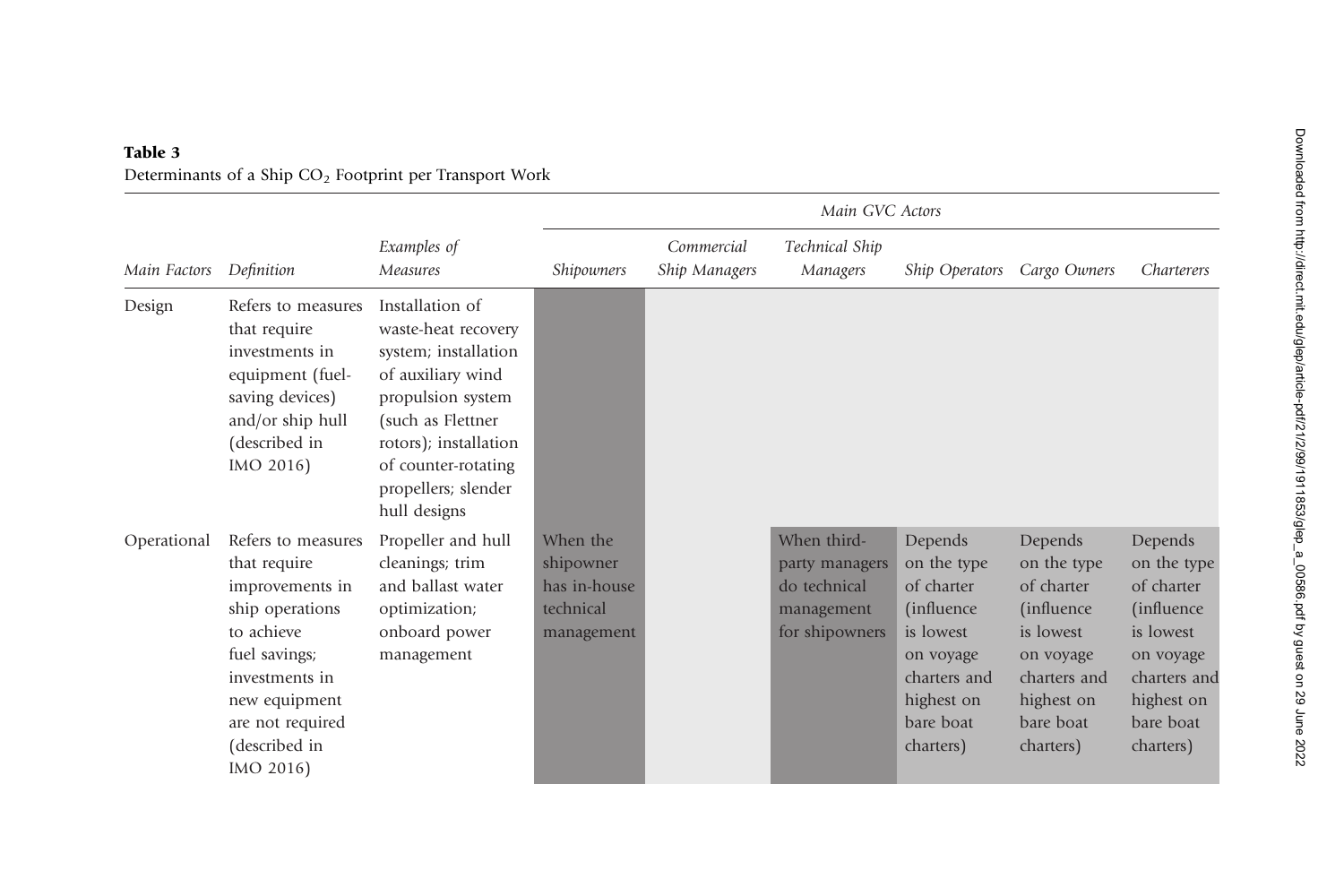| Commercial        | Refers to measures<br>of commercial<br>nature that affect                                 | Speed reduction;<br>reduced ballasting/<br>empty repositioning | When the<br>shipowner<br>has in-house | When third-<br>party managers<br>do commercial |  |  |
|-------------------|-------------------------------------------------------------------------------------------|----------------------------------------------------------------|---------------------------------------|------------------------------------------------|--|--|
|                   | vessel capacity                                                                           | voyages; reduced                                               | commercial                            | management                                     |  |  |
|                   | utilization, service<br>speed, and<br>transport work                                      | waiting time at<br>anchorage (to allow<br>for speed reduction) | management                            | for shipowners                                 |  |  |
| Ocean/<br>weather | Refers to<br>meteorological<br>and oceanic<br>factors that<br>affect fuel<br>consumption. | Countercurrents<br>and head winds;<br>high waves               |                                       |                                                |  |  |

Dark shading signifies high influence. Medium shading signifies some influence. Light shading signifies no influence. Source: Elaboration by the authors.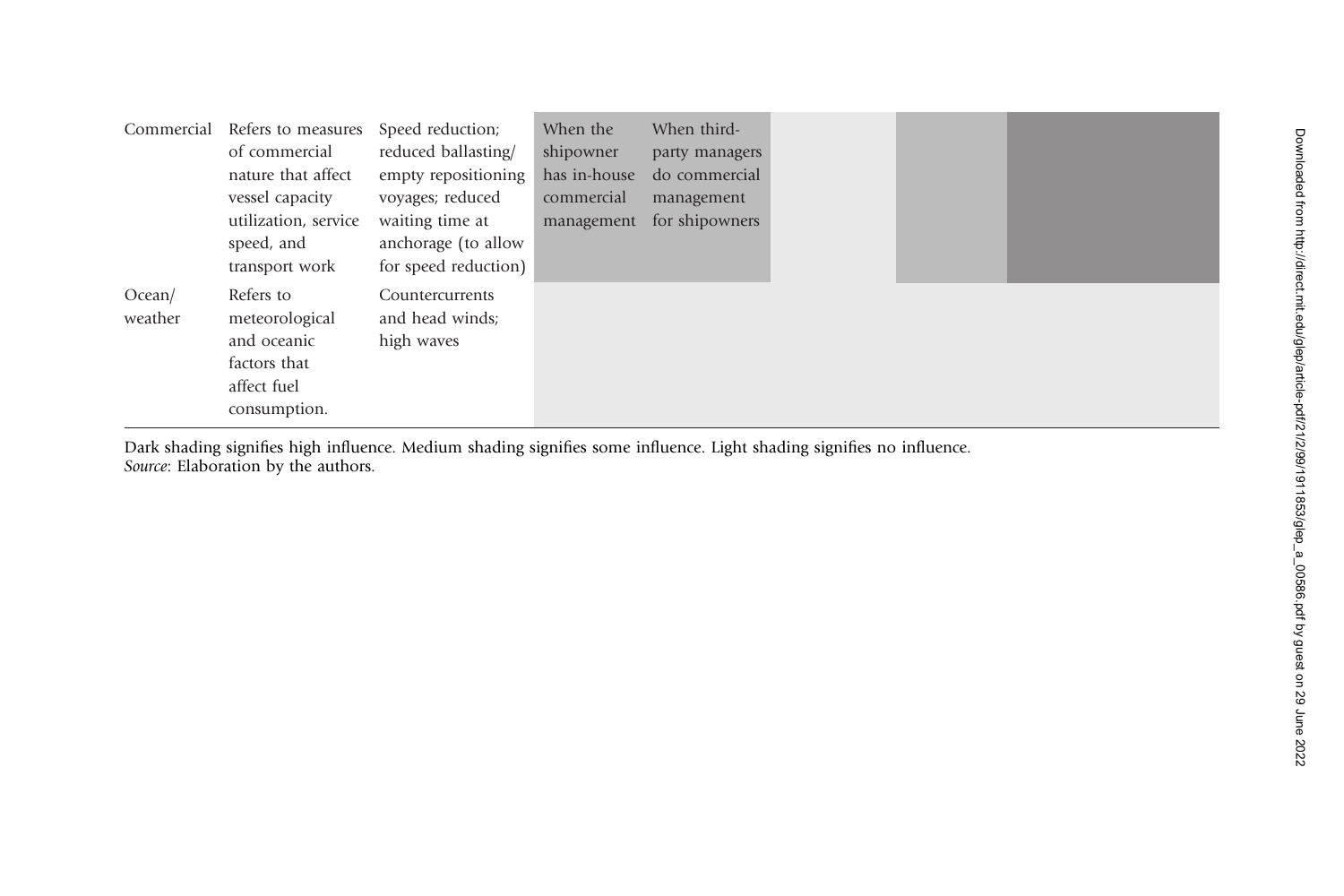well. During our onboard observation study, a pilot came on board to act as local advisor to the master, and he used the expression "charterer speed," thus indicating how charterers decided the speed in open seas. In contrast, maneuvering speed—in narrow straits and fairways—depends on local navigational context. An officer also explained how the ship receives daily consumption instructions from the shipowner's operations department. For a specific voyage, for instance, when the ship is in ballast condition and the shipowner pays for fuel, the crew receive instructions not to exceed a specified daily bunker fuel consumption. In other cases, when the vessel was on time charter, the charterer pays for fuel, and the contract specifies a daily limit for fuel consumption.

A shipping manager (Int9) highlighted that ballasting or empty repositioning voyages for tankers are a major factor for  $CO<sub>2</sub>$  emissions per ton-mile. While any rational shipowner would try to minimize ballasting, situations arise when shipowners or their charterers would prefer long over short ballast voyages, for example, to reposition a ship to a port with higher-paying freight.

#### MRV Data Validity Concerns

The EU intended MRV to allow "for the determination of ships' efficiency" (European Union 2015, 3). However, both shipping managers and NGOs voiced skepticism in this regard, doubting that it provides a valid measurement of a vessel's energy efficiency. This is because the "proposed regulation does not require the accurate measurement of fuel consumption or the reporting of indicators that are specific enough for charterers to use in their evaluation of ships" (Nelissen and Faber 2014, 36). The ICS and ECSA voiced strong concerns regarding mandatory disclosure of what they regarded as commercially sensitive data about ship operations (BIMCO 2019; ECSA 2013; ICS 2018). They preferred disclosure of aggregated data at the fleet level and distance sailed rather than cargo carried as denominator (Lloyd's List 2016). Representatives of shipping associations were concerned about the validity of the  $CO<sub>2</sub>$  per ton-mile as a metric for energy efficiency. These are important issues viewed in the context of broader concerns that pressures for transparency and data sharing may lead to value capture by dominant firms in value chains (Ponte 2019).

One of the reasons for the validity concerns relates to ocean and weather conditions, which are major influencers of ship fuel consumption (ICS 2018). High waves, strong countercurrents, and winds increase fuel consumption significantly compared to calm seas and favorable weather, and these are beyond anyone's control. "Identical ships on identical voyages may have very different fuel consumption due to differing ocean and weather conditions" (ICS 2014, 5). This was strongly confirmed in our onboard study, when the vessel's crew did a performance test to estimate fuel consumption at full speed in calm weather and sea.

Other factors of fuel consumption that are largely beyond shipping manager control are of a commercial nature (ICS 2018; Int2, 4, 5, and 9). Shipping managers do not have full control of speed choice when the ship is in open seas,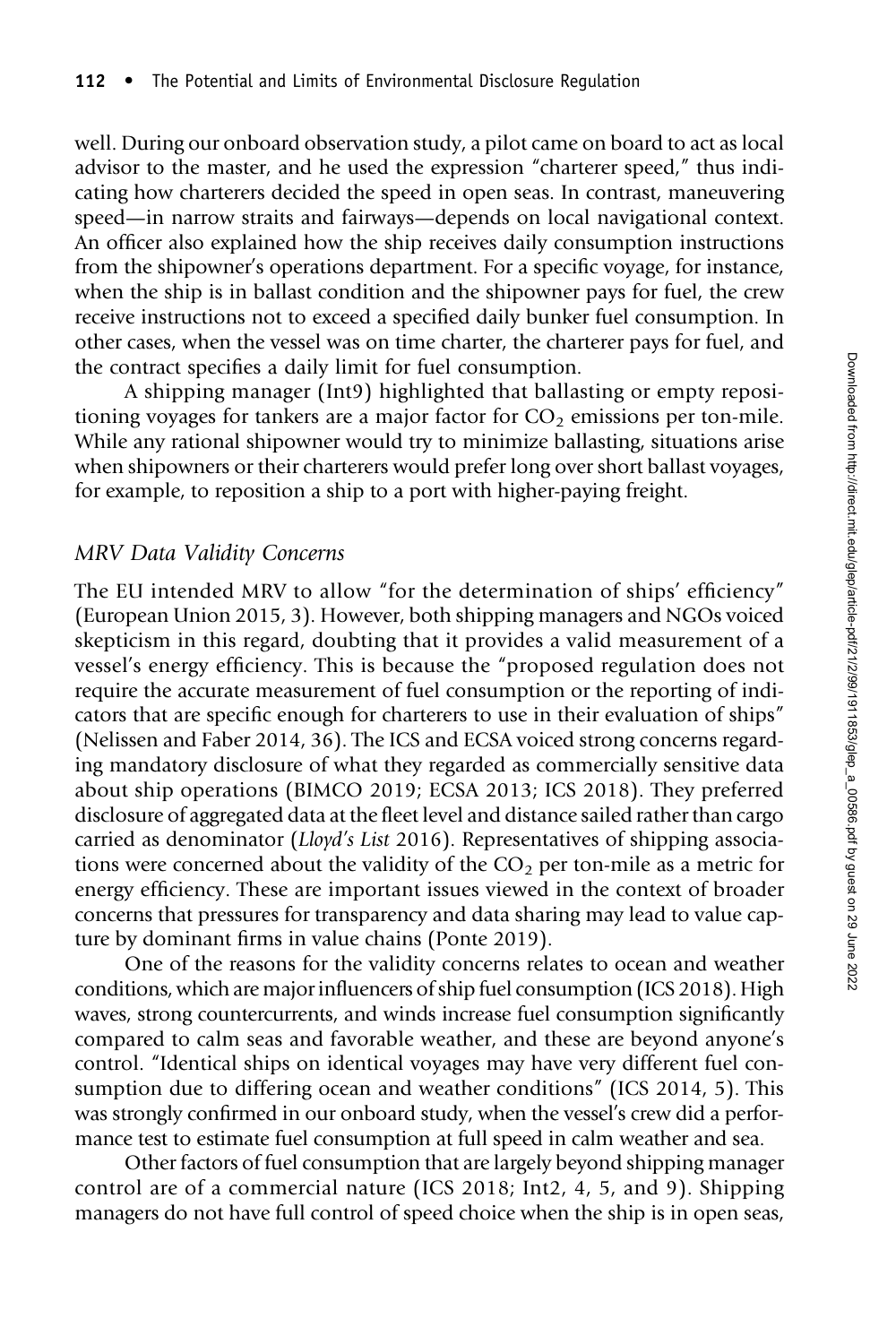and ballast voyage decisions. At times when freight markets pay well, high speeds for faster delivery are preferred. From the public MRV data, an observer would not be able to ascertain which factors attribute to an increase in  $CO<sub>2</sub>$  intensity. BIMCO and ECSA voiced similar concerns (BIMCO 2019; ECSA 2013).<sup>6</sup>

#### Discussion

Our analysis has shown that a combination of design, operational, commercial, and ocean/weather factors influences a ship's annual  $CO<sub>2</sub>$  footprint per ton-mile. GVC actors have varying degrees on influence on each factor, with the exception of the ocean/weather factors, which are largely beyond anyone's control. MRV's disclosure of individual ships' annual  $CO<sub>2</sub>$  emissions per ton-mile does not disentangle the effects of each factor. Although MRV enhances transparency regarding  $CO<sub>2</sub>$  emissions from individual ships, it does not enable charterers, shipping managers, other GVC actors, or the public to identify the most and least energyefficient ships. This is the core reason why MRV is unlikely to lead to substantial fuel savings on its own.

This suggests that even though transparency as a mandatory TEG measure holds much promise for environmental upgrading in GVCs, it is not without pitfalls (Mol 2010). The experience of the EU MRV system has shown that it was designed to overcome the lack of valid data on ship fuel consumption that was thought to be hampering energy efficiency improvements. In line with some of the literature on transparency (i.e., Bullock 2017; Gardner et al. 2019; Gupta and Mason 2014; Mol 2010), we have found that GHG data collection through the MRV is unlikely to lead to substantial fuel savings per se (see also Lonsdale et al. 2019; Panagakos et al. 2019; Psaraftis and Woodall 2019). The MRV aims at both disclosure- and education-based transparency as it focuses both on informing the public and value chain actors and on educating shipowners and managers in an attempt to reduce fuel consumption. However, the disclosure-based potential of the MRV has had a limited effect on GHG emission abatement, as it only discloses fuel usage associated with GHG emissions—and not on what basis fuel consumption decisions are made and under whose influence within the value chain. This means that while the normative effect of the MRV (the right to know) is enhanced for civil society and the public, the procedural and substantive effects of MRV remain limited.

In particular, we have shown that there is notable resistance to adopting MRV's key performance metrics because they fail to shed light on underlying factors that inform actual fuel usage during tanker operations. Shipowners can determine most of the design factors—such as hull form and vessel equipment when ordering new ships. Shipowners and their technical managers are also largely

<sup>6.</sup> See BIMCO et al., "Further Technical and Operational Measures for Enhancing Energy Efficiency of International Shipping: Mandatory Operational Efficiency Standards: Should the IMO Pursue Development of Fleet-Wide Operational Efficiency Standards?" Submission to IMO MEPC 65, August 2014.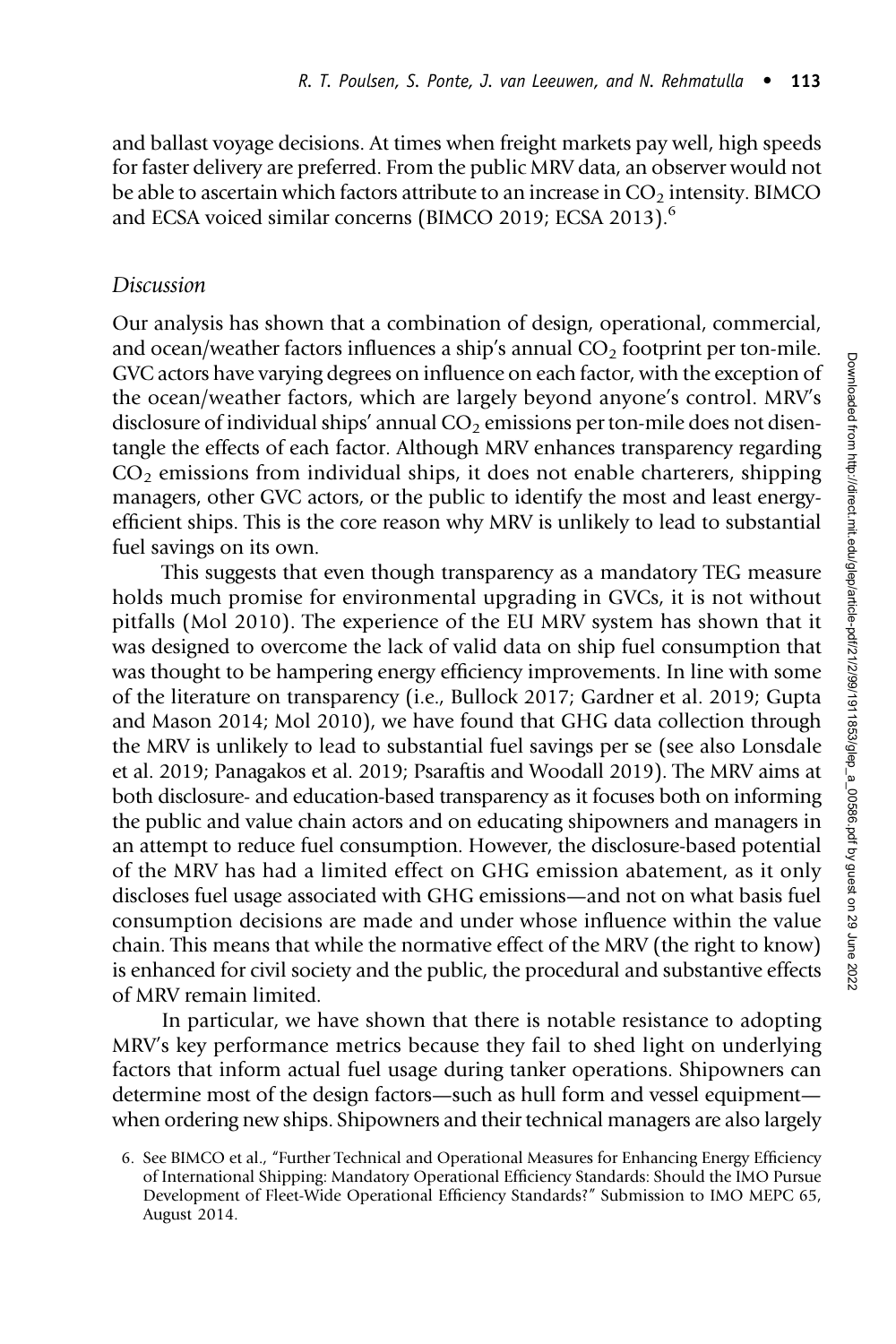in control of the operational factors, such as hull and propeller cleaning and onboard power management. But two other key sets of commercial factors—speed choice and ballasting—are mainly determined by cargo owners (oil majors) acting as charterers. Ocean and weather conditions are beyond the control of any value chain actor. Therefore, while the MRV might educate and provide incentives to shipowners and managers to implement design and operational measures to reduce fuel use, it does not have the same influence on charterers and oil majors. Oil majors are not experiencing pushback dynamics from ship managers, or from owners either. Public pressure on oil majors to reduce  $CO<sub>2</sub>$  emissions from transport is also lacking. As a result, cargo owners continue to impose their commercial priorities onto ship managers and thus still have significant negative effects on ship fuel consumption. In tanker shipping, oil majors are more concerned with avoiding oil spills and ensuring fast delivery than with GHG emissions (Poulsen et al. 2016; Poulsen and Sampson 2019).

The design of transparency measures under MRV focuses too much on shipowners and managers and does not reflect the existing power relations and related incentives along the entire GVC, in particular, the role of oil majors as charters and their influence over commercial factors that underlie a ship's fuel use. Therefore, in its current form, the MRV will not deliver the sought-after effects of reduced fuel use and associated GHG emissions. To enact more sustainability effects, the MRV should be expanded in its reach and address all the stakeholders involved in the value chain that affect ship fuel consumption and  $CO<sub>2</sub>$  emissions—including, but especially, cargo owners. Therefore, shipping regulators should incorporate a GVC perspective into the regulatory process to supplement their ship-based approach and include measures that require mandatory disclosure for how all relevant value chain actors shape the design, operational, and commercial factors that direct fuel use.

# Conclusions

Much of the existing debate on TEG has been focused on analyzing the design and function of international agreements and the plethora of transnational experiments and entrepreneurial governance initiatives that have been taking place at different geographic levels by different combinations of public and private actors. However, so far, much less attention has been paid to understanding the way in which these governance initiatives further environmental upgrading in the context of the everyday practices of lead firms and other actors in GVCs, even though this system of economic organization has become a dominant feature of the global economy in the past few decades.

In this article, we leveraged a GVC approach to explain how value chain governance dynamics shape the role and outcomes of transparency as a TEG instrument. We examined how a mandatory transparency initiative operates in a unipolar GVC led by branded lead firms that are consumer facing—usually a best case scenario for environmental upgrading. We have shown that the failure of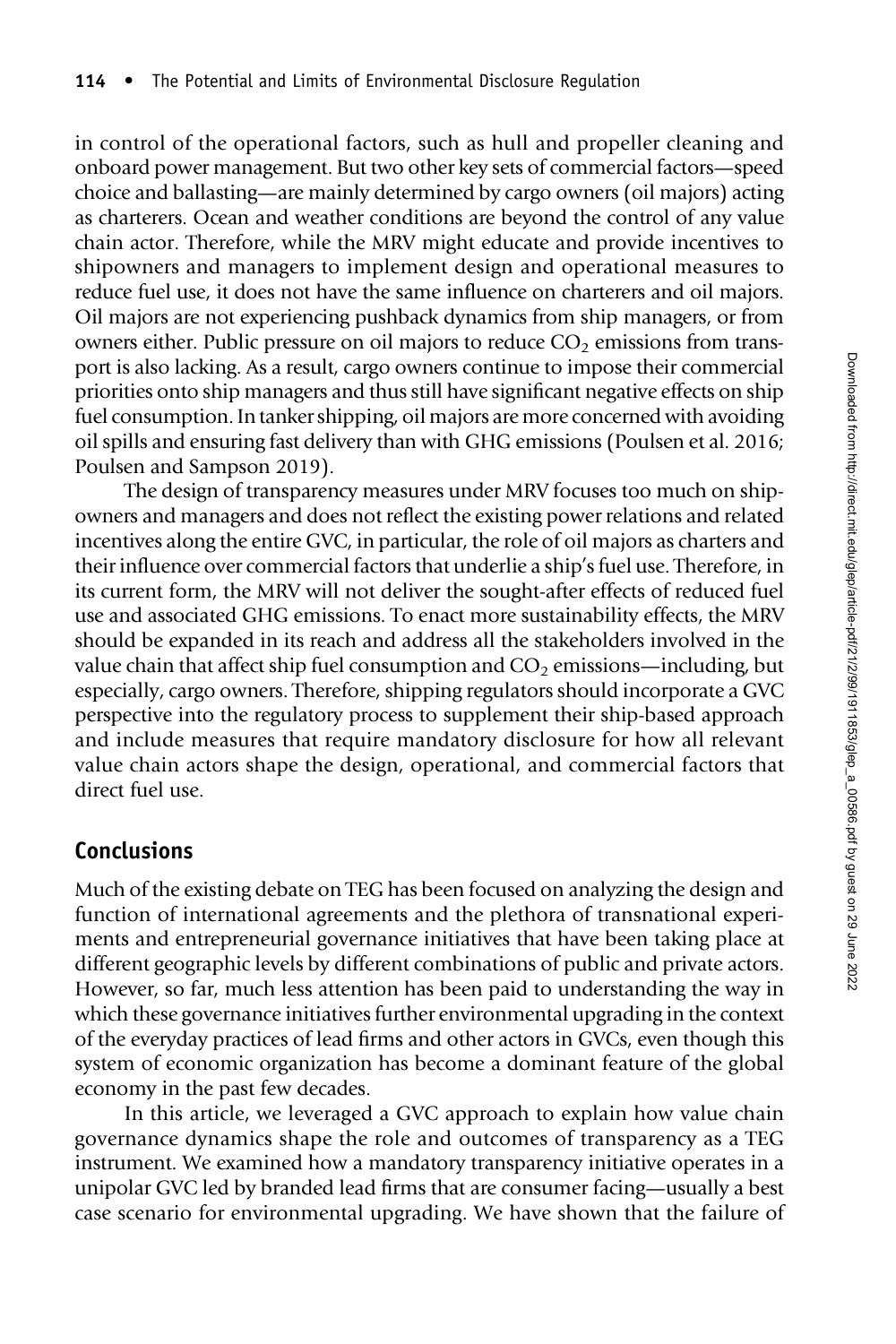regulation to achieve its objectives, even in a best case scenario, can be linked to a narrow focus on shaping the behavior of producers of goods and providers of services, and the inability of considering the influence of global buyers in shaping producers' behavior. We have examined not only who discloses what kind of information for whom but also how the power positions of different sets of value chain actors influence how the disclosed information is used for the purpose of environmental upgrading. In doing so, we covered the daily economic practices of all relevant actors that require change to further sustainability. We conclude that when a transparency initiative focuses on only one particular set of actors, it is likely to fail, as the practices of other powerful actors in a value chain can work against it.

We conclude that mandatory public disclosure of environmental information from business operators alone is insufficient in promoting environmental upgrading—especially when it is not built on reflections of existing power relations among value chain actors. Previous work has highlighted that TEG tools, including those based on transparency, are more likely to lead to environmental upgrading when they employ instruments that do not work against the grain of value chain governance—or at least that provide tools to address unequal power relations to partly reshape such governance. Regulators should thus expand their target of intervention from those directly engaged in unsustainable economic practices to the powerful actors that are connected to these practices through value chain connections.

René Taudal Poulsen is an associate professor at Copenhagen Business School. Trained as a maritime historian, he received a PhD degree from the University of Southern Denmark in 2005 on a dissertation on overfishing in the nineteenthcentury North Sea. His current research concerns the political economy of international shipping and the factors that shape its environmental footprint. His works are informed by theories from environmental governance, energy economics, economic geography, and strategic management, and his publications (with co-authors) have appeared in journals such as Global Environmental Change, Journal of Cleaner Production, Business History Review, Transportation Research Part D, and Fish and Fisheries.

Stefano Ponte is a professor at Copenhagen Business School and director of the Centre for Business and Development Studies. His research concerns transnational economic and environmental governance, with a focus on overlaps and tensions between private authority and public regulation. He is particularly interested in how sustainability labels, certifications, and codes of conduct shape power relations in global value chains. He also studies business–government– civil society interactions, economic development, and environmental upgrading trajectories in global value chains—especially in Africa and the Global South. His recent publications include the book Business, Power and Sustainability in a World of Global Value Chains.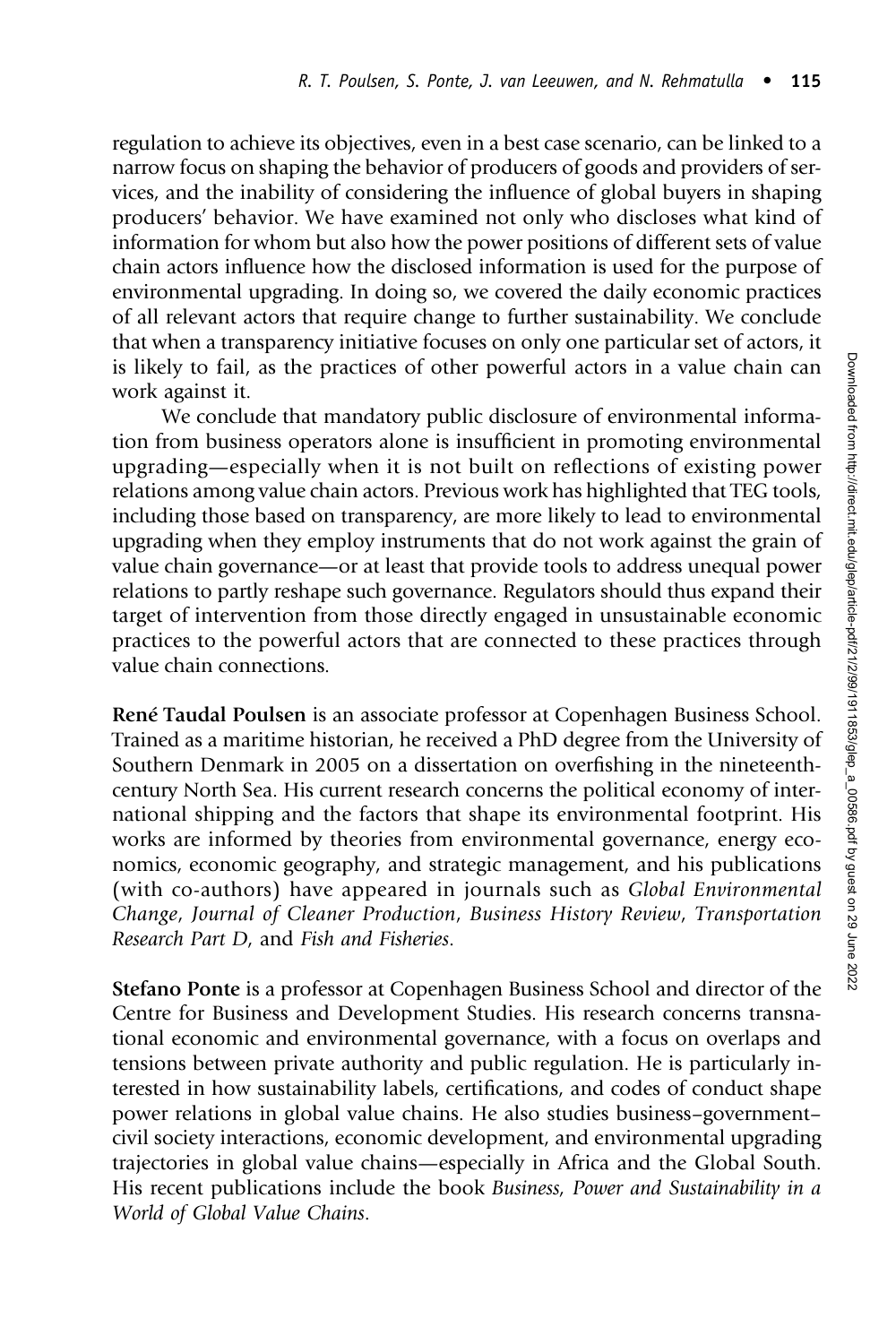Judith van Leeuwen is an assistant professor at the Environmental Policy Group of Wageningen University, the Netherlands. During her fifteen years in academia, she researched how business is increasingly held responsible for and expected to actively pursue environmental improvements and how this relates to marine governance efforts and effects. She studies under which conditions policy instruments like environmental information disclosure or concepts like social license to operate and blue economy stimulate proactive corporate environmental action. Building on insights from political science, sociology, and management science, she has more than twenty scientific publications, including on shipping and ecosystem-based marine management in the EU.

Nishatabbas Rehmatulla is a senior researcher at the University College London (UCL) Energy Institute. He uses social research methods to understand implementation of energy efficiency measures, zero emission fuels/technologies, and barriers to their uptake, as well as investigating solutions, including policies and finance, to accelerate transition to a low-carbon shipping industry. He has a PhD in energy and transport from UCL titled "Market Failures and Barriers Affecting Energy Efficient Operations in Shipping." His most recent publication (in press) is "The Impact of Split Incentives on Energy Efficiency Technology Investments in Maritime Transport."

# References

- Adland, Roar, Harrison Alger, Justina Banyte, and Haiying Jia. 2017. Does Fuel Efficiency Pay? Empirical Evidence from the Drybulk Timecharter Market Revisited. Transportation Research Part A: Policy and Practice 95: 1–12. DOI: [https://doi.org/10.1016/j.tra.2016](https://doi.org/10.1016/j.tra.2016.11.007) [.11.007](https://doi.org/10.1016/j.tra.2016.11.007)
- Andonova, Liliana B., Michele M. Betsill, and Harriet Bulkeley. 2009. Transnational Climate Governance. Global Environmental Politics 9: 52–73. DOI: [https://doi.org/10.1162](https://doi.org/10.1162/glep.2009.9.2.52) [/glep.2009.9.2.52](https://doi.org/10.1162/glep.2009.9.2.52)
- Bäckstrand, Karin 2008. Accountability of Networked Climate Governance: The Rise of Transnational Climate Partnerships. Global Environmental Politics 8: 74–102. DOI: <https://doi.org/10.1162/glep.2008.8.3.74>
- Bair, Jennifer, and Marion Werner. 2011. Commodity Chains and the Uneven Geographies of Global Capitalism: A Disarticulations Perspective. Environment and Planning A 43: 988–997. DOI: <https://doi.org/10.1068/a43505>
- BIMCO. 2019. Greenhouse Gases (GHG) Emissions: BIMCO's Position. Available at: [https://www.bimco.org/about-us-and-our-members/bimco-statements/04](https://www.bimco.org/about-us-and-our-members/bimco-statements/04-greenhouse-gases-ghg-emissions) [-greenhouse-gases-ghg-emissions,](https://www.bimco.org/about-us-and-our-members/bimco-statements/04-greenhouse-gases-ghg-emissions) last accessed October 22, 2020.
- Bolwig, Simon, Stefano Ponte, Andries Du Toit, Lone Riisgaard, and Niels Halberg. 2010. Integrating Poverty and Environmental Concerns into Value-Chain Analysis: A Conceptual Framework. Development Policy Review 28 (2): 173–194. DOI: <https://doi.org/10.1111/j.1467-7679.2010.00480.x>
- Bullock, Graham. 2017. Green Grades: Can Information Save the Earth? Cambridge, MA: MIT Press. DOI: <https://doi.org/10.7551/mitpress/9780262036429.001.0001>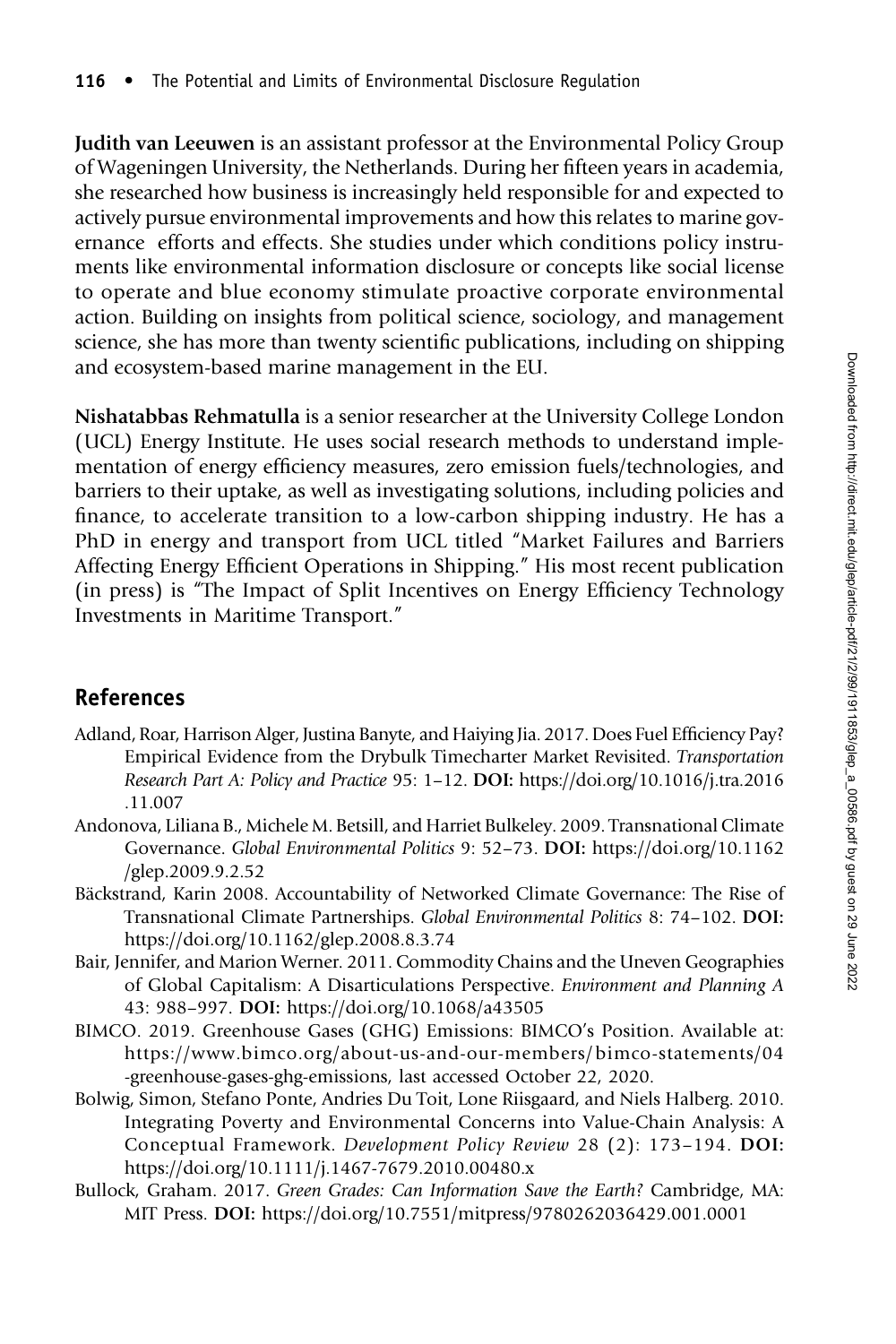- Campling, Liam, and Elizabeth Havice. 2019. Bringing the Environment into GVC Analysis: Antecedents and Advances. In Handbook on Global Value Chains, edited by Stefano Ponte, Gary Gereffi, and Gale Raj-Reichert. Cheltenham, UK: Edward Elgar. DOI: <https://doi.org/10.4337/9781788113779.00019>
- Clean Shipping Coalition. 2014. The Role of Transparency in Regulation and the Promotion of Economic Activity: A Background Document for IMO and the Shipping Sector. Submission to IMO MEPC 67/57, Clean Shipping Coalition.
- Danish Shipowners' Association. 2014. Shipping and the Climate. Copenhagen: Danish Shipowners' Association.
- De Marchi, Valentina, Eleonora Di Maria, and Stefano Micelli. 2013a. Environmental Strategies, Upgrading and Competitive Advantage in Global Value Chains. Business Strategy and the Environment 22 (1): 62–72. DOI: <https://doi.org/10.1002/bse.1738>
- De Marchi, Valentina, Eleonora Di Maria, and Stefano Ponte. 2013b. The Greening of Global Value Chains: Insights from the Furniture Industry. Competition and Change 17 (4): 299–318. DOI: <https://doi.org/10.1179/1024529413Z.00000000040>
- Dingwerth, Klaus, and Philipp Pattberg. 2006. Global Governance as a Perspective on World Politics. Global Governance: A Review of Multilateralism and International Organizations 12: 185–203. DOI: <https://doi.org/10.1163/19426720-01202006>
- European Maritime Safety Agency. 2019. EU Thetis-MRV. Lisbon: European Maritime Safety Agency. Available at: [https://mrv.emsa.europa.eu/#public/emission-report,](https://mrv.emsa.europa.eu/#public/emission-report) last accessed October 23, 2020.
- European Community Shipowners' Association. 2013. Proposal for a Regulation of the European Parliament and of the Council on the Monitoring, Reporting and Verification of Carbon Dioxide Emissions from Maritime Transport and Amending Regulation (EU) No 525/2013: ECSA Position Paper. Brussels: European Community Shipowners' Association, October 11.
- European Union. 2015. Regulation (EU) 2015/757 of the European Parliament and of the Council of 29 April 2015 on the Monitoring, Reporting and Verification of Carbon Dioxide Emissions from Maritime Transport, and Amending Directive 2009/16/EC. Available at:<http://data.europa.eu/eli/reg/2015/757/2016-12-16>, last accessed October 23, 2020.
- Faber, Jasper, Maarten Hoen, Robert Vergeer, and John Calleya. 2016. Historical Trends in Ship Design Efficiency: The Impact of Hull Form on Efficiency. CE Delft/Clean Shipping Coalition.
- Fedi, L. 2017. The Monitoring, Reporting and Verification of Ships' Carbon Dioxide Emissions: A European Substantial Policy Measure towards Accurate and Transparent Carbon Dioxide Quantification. Ocean Yearbook Online 31 (1): 381–417. DOI: <https://doi.org/10.1163/22116001-03101015>
- Fold, Niels. 2002. Lead Firms and Competition in "Bi-polar" Commodity Chains: Grinders and Branders in the Global Cocoa-Chocolate Industry. Journal of Agrarian Change 2 (2): 228–247. DOI: <https://doi.org/10.1111/1471-0366.00032>
- Fransen, Luc. 2012. Multi-stakeholder Governance and Voluntary Programme Interactions: Legitimation Politics in the Institutional Design of Corporate Social Responsibility. Socio-Economic Review 10: 163–192. DOI: <https://doi.org/10.1093/ser/mwr029>
- Gardner, T. A., M. Benzie, J. Börner, E. Dawkins, S. Fick, R. Garrett, and N. Mardas. 2019. Transparency and Sustainability in Global Commodity Supply Chains. World Development 121: 163–177. DOI: [https://doi.org/10.1016/j.worlddev.2018.05.025,](https://doi.org/10.1016/j.worlddev.2018.05.025) PMID: [31481824](https://europepmc.org/article/MED/31481824), PMCID: [PMC6686968](https://www.ncbi.nlm.nih.gov/pmc/articles/PMC6686968)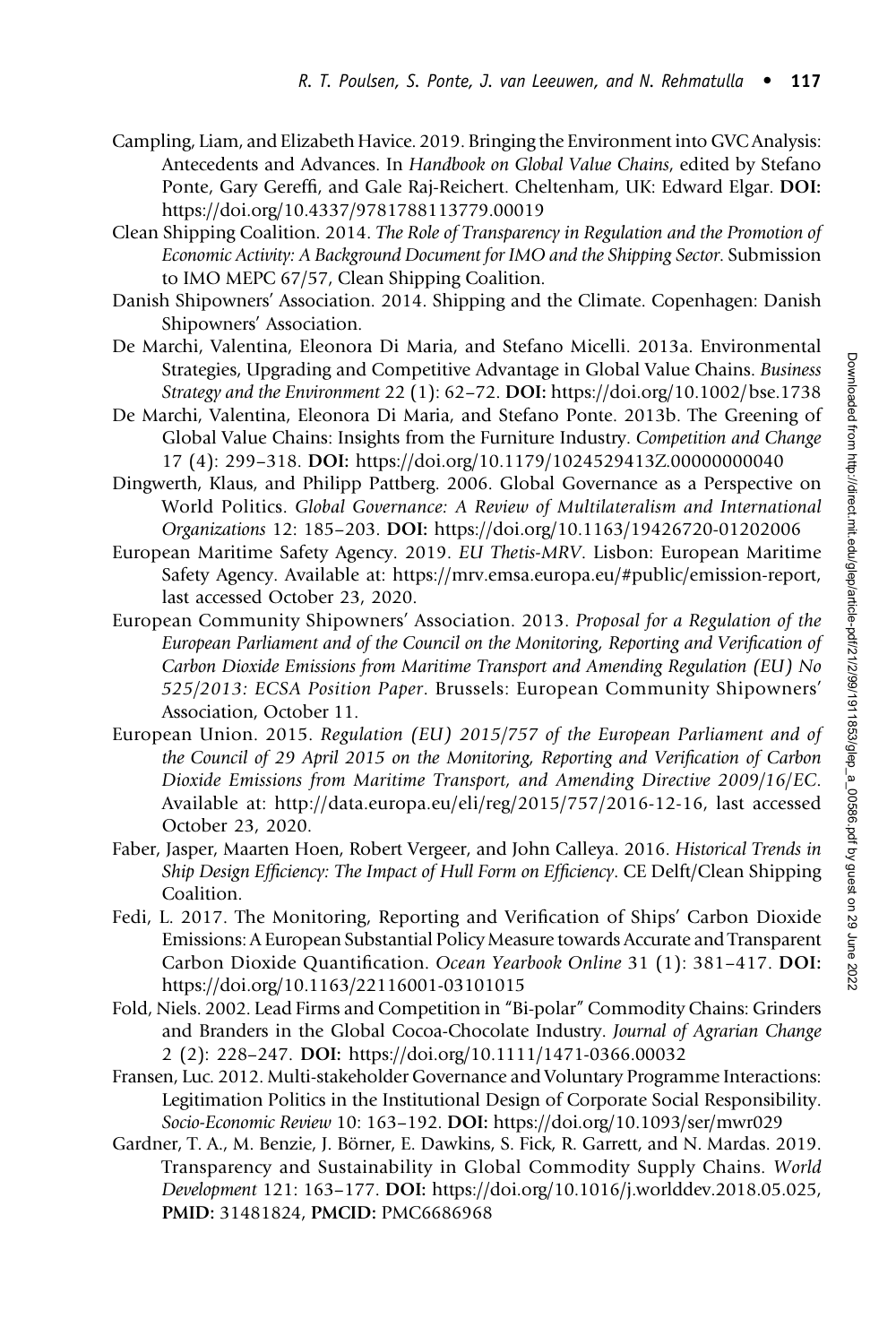- Gereffi, Gary. 1994. The Organization of Buyer-Driven Global Commodity Chains: How US Retailers Shape Overseas Production Networks. In Commodity Chains and Global Capitalism, edited by G. Gereffi and M. Korzeniewicz. Westport, CT: Praeger.
- Gereffi, Gary, and Joonkoo Lee. 2016. Economic and Social Upgrading in Global Value Chains and Industrial Clusters: Why Governance Matters. Journal of Business Ethics 133 (1): 25–38. DOI: <https://doi.org/10.1007/s10551-014-2373-7>
- Gilbert, Paul, Conor Walsh, Michael Traut, Uchenna Kesieme, Kayvan Pazouki, and Alan Murphy. 2018. Assessment of Full Life-Cycle Air Emissions of Alternative Shipping Fuels. Journal of Cleaner Production 172: 855–866. DOI: [https://doi.org/10.1016/j](https://doi.org/10.1016/j.jclepro.2017.10.165) [.jclepro.2017.10.165](https://doi.org/10.1016/j.jclepro.2017.10.165)
- Goger, Annelies 2013. The Making of a "Business Case" for Environmental Upgrading: Sri Lanka's Eco-Factories. Geoforum 47: 73–83. DOI: [https://doi.org/10.1016/j](https://doi.org/10.1016/j.geoforum.2013.03.006) [.geoforum.2013.03.006](https://doi.org/10.1016/j.geoforum.2013.03.006)
- Gupta, Aarti. 2008. Transparency Under Scrutiny: Information Disclosure in Global Environmental Governance. Global Environmental Politics 8 (2): 1–7. DOI: [https://doi.org](https://doi.org/10.1162/glep.2008.8.2.1) [/10.1162/glep.2008.8.2.1](https://doi.org/10.1162/glep.2008.8.2.1)
- Gupta, Aarti. 2010. Transparency in Global Environmental Governance: A Coming of Age? Global Environmental Politics 10 (3): 1–15. DOI: [https://doi.org/10.1162/GLEP\\_e\\_00011](https://doi.org/10.1162/GLEP_e_00011)
- Gupta, Aarti, Ingrid Boas, and Peter Oosterveer. 2020. Transparency in Global Sustainability Governance: To What Effect? Journal of Environmental Policy and Planning 22 (1): 84–97. DOI: <https://doi.org/10.1080/1523908X.2020.1709281>
- Gupta, Aarti, and Michael Mason. 2014. Transparency in Global Environmental Governance: Critical Perspectives. Cambridge, MA: MIT Press. DOI: [https://doi.org/10.7551](https://doi.org/10.7551/mitpress/9780262027410.001.0001) [/mitpress/9780262027410.001.0001](https://doi.org/10.7551/mitpress/9780262027410.001.0001)
- Havice, Elizabeth, and Liam Campling. 2013. Articulating Upgrading: Island Developing States and Canned Tuna Production. Environment and Planning A 45: 2610–2627. DOI: <https://doi.org/10.1068/a45697>
- Havice, Elizabeth, and Liam Campling. 2017. Where Chain Governance and Environmental Governance Meet: Interfirm Strategies in the Canned Tuna Global Value Chain. Economic Geography 93 (3): 1–22. DOI: <https://doi.org/10.1080/00130095.2017.1292848>
- Hoffmann, Matthew J. 2011. Climate Governance at the Crossroads: Experimenting with a Global Response After Kyoto. Oxford, UK: Oxford University Press.
- IMO. 2018. Initial IMO Strategy on Reduction of GHG Emissions from Ships, Resolution MEPC.304(72), adopted April 13. London: International Maritime Organization.
- International Chamber of Shipping. 2014. Shipping, World Trade and the Reduction of  $CO<sub>2</sub>$ Emissions. London, UK: International Chamber of Shipping.
- International Chamber of Shipping. 2015. Reducing Shipping's CO<sub>2</sub> Emissions. London, UK: International Chamber of Shipping.
- International Chamber of Shipping. 2018. Reducing CO<sub>2</sub> Emissions to Zero: The "Paris Agreement for Shipping." Implementing the Initial Strategy on Reduction of GHG Emissions from Ships (Adopted by the UN International Maritime Organization). London, UK: International Chamber of Shipping.
- International Maritime Organization. 2016. 2016 Guidelines for the Development of a Ship Energy Efficiency Management Plan (SEEMP). MEPC 70/18/Add.1. London, UK: International Maritime Organization.
- International Maritime Organization. 2017. Resolution MEPC.293(71): 2017 Guidelines for the Development and Management of the IMO Ship Fuel Oil Consumption Database. MEPC 71/17/Add.1 Annex 17. London, UK: International Maritime Organization.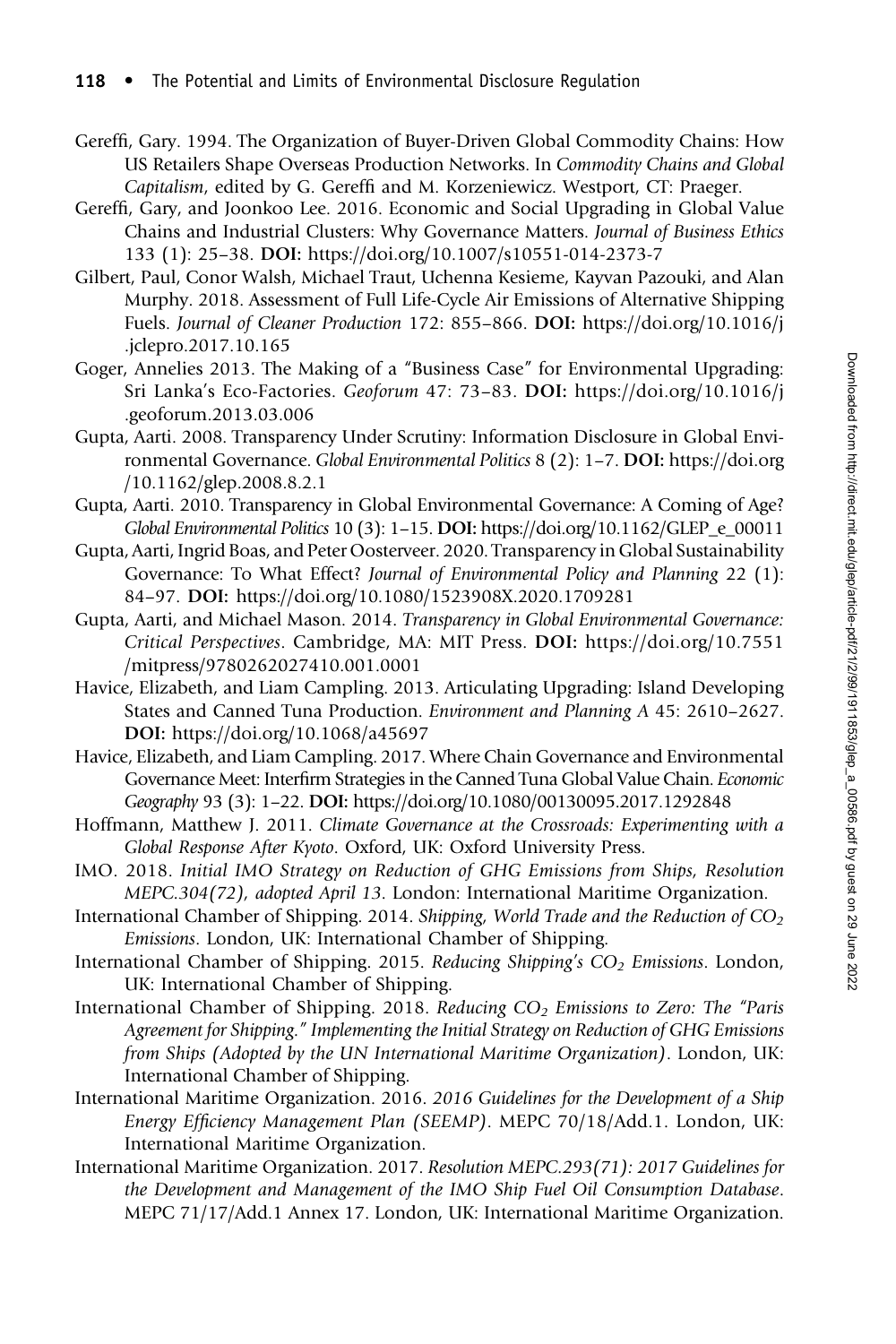- International Maritime Organization. 2019. 2014 Guidelines on Survey and Certification of the Energy Efficiency Design Index (EEEDI). MEPC.1/Circ.855/Rev.2. London, UK: International Maritime Organization.
- Johnson, Hannes, Mikael Johansson, and Karin Andersson. 2014. Barriers to Improving Energy Efficiency in Short Sea Shipping: An Action Research Case Study. Journal of Cleaner Production 66: 317–327. DOI: [https://doi.org/10.1016/j.jclepro.2013](https://doi.org/10.1016/j.jclepro.2013.10.046) [.10.046](https://doi.org/10.1016/j.jclepro.2013.10.046)
- Lister, Jane, René Taudal Poulsen, and Stefano Ponte. 2015. Orchestrating Transnational Environmental Governance in Maritime Shipping. Global Environmental Change 34: 185–195. DOI: <https://doi.org/10.1016/j.gloenvcha.2015.06.011>
- Lloyd's List. 2014. ECSA Joins Criticism of Brussels. October 16.
- Lloyd's List. 2015. Brussels Rules on Reporting Shipborne  $CO<sub>2</sub>$  Emissions Come into Force. July 1.
- Lloyd's List. 2016. Aronnax: Disruptive Technology, Collaborative Shipping. February 18.
- Lonsdale, Jonathan, Matthew Rayment, Nishatabbas Rehmatulla, Carlo Raucci, Katharine Palmer, Christopher Palsson, and Elizebeth Lindstad. 2019. A Study to Estimate the Benefits of Removing Market Barriers in the Shipping Sector. European Commission.
- Mason, Michael. 2008. The Governance of Transnational Environmental Harm: Addressing New Modes of Accountability/Responsibility. Global Environmental Politics 8 (3): 8–24. DOI: <https://doi.org/10.1162/glep.2008.8.3.8>
- Mitchell, Ronald B. 2011. Transparency for Governance: The Mechanisms and Effectiveness of Disclosure-Based and Education-Based Transparency Policies. Ecological Economics 70 (11): 1882–1890. DOI: <https://doi.org/10.1016/j.ecolecon.2011.03.006>
- Mol, Arthur P. 2010. The Future of Transparency: Power, Pitfalls and Promises. Global Environmental Politics 10 (3): 132–143. DOI: [https://doi.org/10.1162/GLEP\\_a\\_00018](https://doi.org/10.1162/GLEP_a_00018)
- Mol, Arthur P. 2015. Transparency and Value Chain Sustainability. Journal of Cleaner Production 107: 154–161. DOI: <https://doi.org/10.1016/j.jclepro.2013.11.012>
- Nelissen, Dagmar, and Jasper Faber. 2014. Economic Impacts of MRV of Fuel and Emissions in Maritime Transport. Delft, Netherlands: CE Delft.
- Overdevest, Christine, and Jonathan Zeitlin. 2014. Assembling an Experimentalist Regime: Transnational Governance Interactions in the Forest Sector. Regulation and Governance 8: 22–48. DOI: <https://doi.org/10.1111/j.1748-5991.2012.01133.x>
- Panagakos, George, Thiago de Sousa Pessôa, Nick Dessypris, Michael B. Barfod, and Harilaos N. Psaraftis. 2019. Monitoring the Carbon Footprint of Dry Bulk Shipping in the EU: An Early Assessment of the MRV Regulation. Sustainability 11: 5133. DOI: <https://doi.org/10.3390/su11185133>
- Ponte, Stefano. 2019. Business, Power and Sustainability in a World of Global Value Chains. London, UK: Zed Books.
- Ponte, Stefano, and Timothy Sturgeon. 2014. Explaining Governance in Global Value Chains: A Modular Theory-Building Effort. Review of International Political Economy 21: 195–223. DOI: <https://doi.org/10.1080/09692290.2013.809596>
- Poulsen, René Taudal, Roberto Rivas Hermann, and Carla K. Smink. 2018a. Do Eco-Rating Schemes Improve the Environmental Performance of Ships? Marine Policy 87 (January): 94–103. DOI: <https://doi.org/10.1016/j.marpol.2017.10.006>
- Poulsen, René Taudal, and Hannes Johnson. 2016. The Logic of Business vs. the Logic of Energy Management Practice: Understanding the Choices and Effects of Energy Consumption Monitoring Systems in Shipping Companies. Journal of Cleaner Production 112: 3785–3797. DOI: <https://doi.org/10.1016/j.jclepro.2015.08.032>